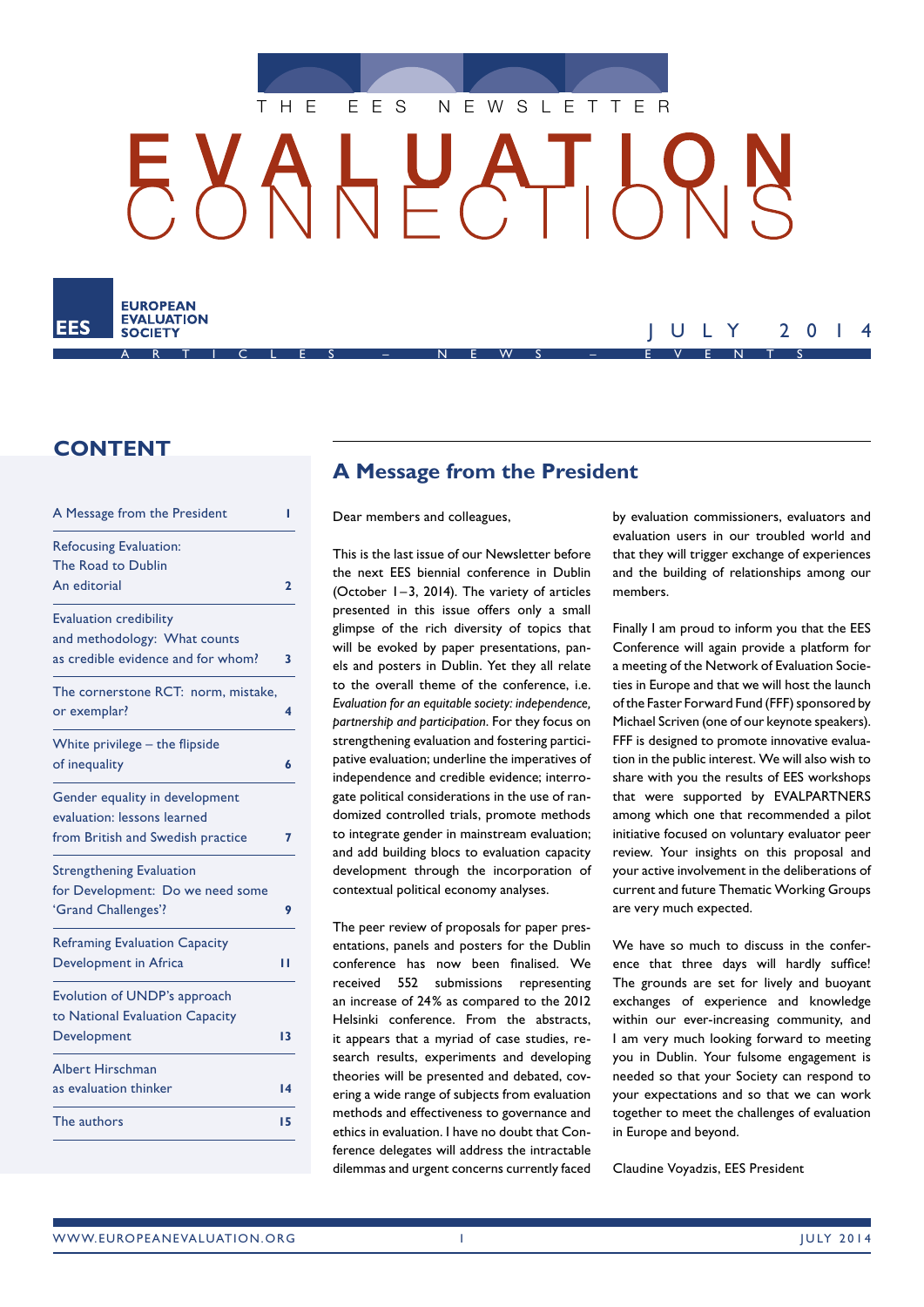# **REFOCUSING EVALUATION: THE ROAD TO DUBLIN An editorial**

### **Robert Picciotto**

This issue of Connections displays diverse ideas and trends within our far flung evaluation community. Once again it demonstrates a discipline in full bloom. It presages the next EES Biennial Conference to be held in Dublin (October 1-3, 2014). The overarching Conference theme (*Evaluation for an Equitable Society*) has struck a chord: it has attracted a record number of submissions for papers, panels and posters.

The Conference will address a fundamental issue: given that most people and institutions are driven to protect their own interests how should evaluators contribute to the design and implementation of policies and programmes that serve the public good? To be sure the basic evaluation mandate has not changed: evaluators are still tasked to dissect facts to reach conclusions about merit, worth and significance. But public perceptions about society have evolved given massive and growing inequalities.

By generating and disseminating knowledge, informing public debate and more than ever by amplifying the voice of the most disadvantaged in society evaluators help to shape the incentives framework within which policy decisions are made. However evaluation exerts influence only if the evidence it produces is credible. Hence the question treated by Maria Bustelo's leading article lies at the core of evaluation quality: what counts as credible evidence and for whom?

In mobilizing evidence for improved public policy there is no gold standard and no silver bullet despite the hullaballoo associated with randomized controlled trials. This is the theme of William Faulkner's article which deconstructs what may well be the most celebrated evaluation ever carried out – the IFPRI Progresa evaluation. Despite the numerous defects of this evaluation (inadequate sampling, contamination and attrition) decision makers shrewdly exploited the mystique associated with experimental methods to build political support and mobilize financial resources for a major federal program in Mexico.

No surprise here: evaluation has always been about politics. Inevitably the ideological lenses through which different stakeholders interpret evidence shape their judgments about the policies and programmes being evaluated. Diverse ways of seeing generate different premises about what constitutes merit, worth and significance. Hence independent evaluators keen to make a difference take explicit account of stakeholders' passions and interests.

From this perspective, Kate McKegg calls on evaluators to be "responsive in practice and in form to the aspirations, perspectives and views of those for whom inequality is a way of life" in a spirited article about "white privilege". Similarly, in an article informed by hard won evaluation experience Julia Espinosa recognizes that the mainstreaming of gender equality, an international commitment, "tends to evaporate" in the face of cultural resistance and institutional rigidity. As for Zenda Ofir she calls on creative minds in the south and the east to achieve breakthrough advances by rising to grand evaluation challenges.

Underlying the cultural concerns and vested interests that impede policy reform are structural impediments built into the fabric of country authorizing environments. Applying a political economy lens to the evaluation experience of five African countries, Osvaldo Feinstein and Stephen Porter reframe the evaluation capacity development enterprise as a tool for helping countries "sail against the wind towards democracy".

Thus improving the enabling environment for evaluation emerges as an imperative. This is the purpose of south-south cooperation promoted by the United Nations Development Programme through regular International Conferences on National Evaluation Capacities. They are aptly described by Roberto La Rovere and Ana Rosa Soares. In this context, social research and evaluation should work hand in hand. They should not treat each other as rivals to be denigrated or colonized.

Instead social scientists and evaluators should operate as partners in a shared enterprise. When done well evaluation and social research converge. Illustrating this tenet the last article in this issue shows that Albert O. Hirschman, arguably the most influential and original economist of his generation, was also an evaluation pioneer. All of these ideas and many more will be explored at the evaluation event of the year – the  $11<sup>th</sup> EES$  Biennial Conference.

 $\mathbb{R}^2$ 

**EES EUROPEAN EVALUATION SOCIETY** 



11th EES Biennial Conference Evaluation for an Equitable **Society www.ees2014.eu**

**Convention Centre Dublin, Ireland, 1–3 October 2014**

Pre-conference workshops 29 – 30 September 2014

Independence, Partnership, Participation and a state of the control of the control of the control of the control of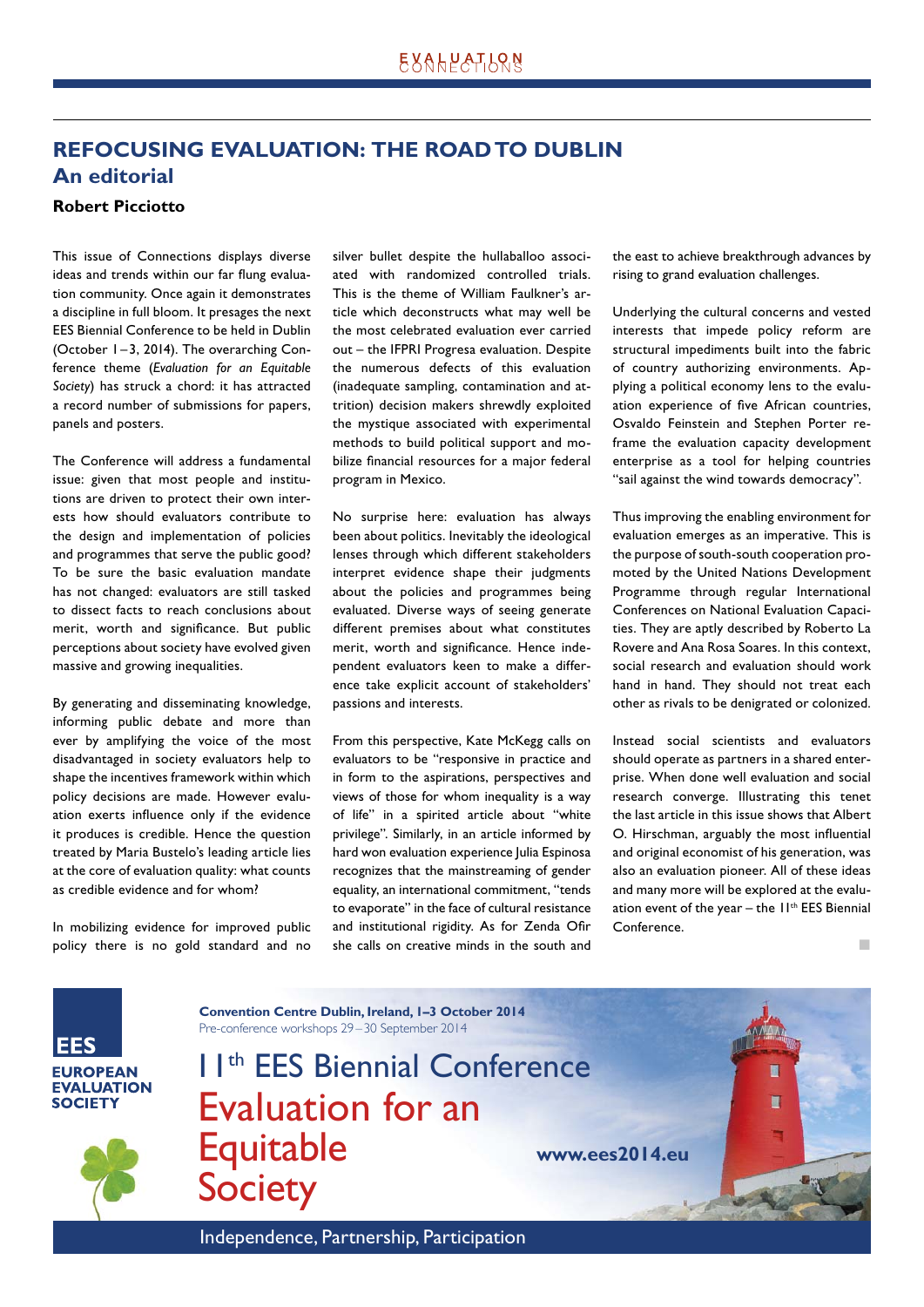# **EVALUATION CREDIBILITY AND METHODOLOGY: WHAT COUNTS AS CREDIBLE EVIDENCE AND FOR WHOM?1**

#### **María Bustelo**

Many issues affect the credibility of an evaluation – the expertise and independence of the evaluators, the degree of transparency in the evaluation process and the quality of outputs, to name just a few. The cultural context is also important – the values on which an evaluation rests, the way that evidence is deemed credible, the institutions that support evaluation systems and structures, the people that contribute to an evaluation, and how the evaluation is shared, communicated and reported. I developed these issues at the 2013 NEC Conference in Sao Paulo. Here I present the issue of credibility and methodology and the way in which the evaluation community conceives credible evidence.

Evaluation credibility is related to the data that should be gathered empirically to answer evaluation questions. This has a first level, which is related to the scope of information to be gathered and the reliability of the information acquired by an evaluation. The quantity and reliability of information, along with lack of bias, is what we aim to get through third persons or secondary sources. Where and from whom did we get information? Did we gather it from the whole spectrum of stakeholders? Were we honest and impartial in the selection and interpretation of the evidence? Did we report successes as well as failures?

Credibility is inevitably related to the methodological perspective as well as to how empirical evidence is gathered and interpreted. It is related to methods (for example, questionnaires and interviews) and methodology (for example, case studies, surveys and experiments). But it is also related to a more philosophical question of social inquiry, about the nature of reality, about what constitutes knowledge and how it is created, that is, about epistemology and ontology. Moreover, what is considered credible evidence is clearly mediated by key philosophy of science notions, such as the concept of paradigm. The debate on what it is considered credible evidence comes from an old and recurring discussion on how best to study social phenomena: the quantitative-qualitative debate.

In the evaluation field, the question about what constitutes credible evidence used to support claims relating to the impact of a practice, programme or policy, fiercely reappeared when some international organizations, networks and federal departments in the USA identified the randomized controlled trial (RCT) as the "gold standard" design for generating 'scientific' evidence of evaluated programmes or policies. This created much discomfort in the evaluation community, and generated responses from several evaluation societies, including from American Evaluation Association (AEA) in 2003 and the European Evaluation Society in 2007.<sup>2</sup> In 2006, Claremont University organized a symposium on "What Counts as Credible Evidence in Applied Research and Evaluation Practice?" in which eminent evaluation academics, both in the experimental-quantitative and the non- -positivistic-constructivist and qualitative approaches participated. It led to the production of an edited volume (Donaldson, Christie & Mark, 2009), organized around social inquiry paradigms that helped to frame the debate regarding credible evidence.

Although one could argue that the very differentiation between experimental and non-experimental approaches is somehow normative and tends towards the condition defined-defining 'the other' by the absence of that condition – this was the first time that the credibility and the concepts of evidence and impact were debated openly and in depth from a methodologically plural perspective

not exclusively related to a single epistemological stance, such as experimentalism.

From my perspective, there was no other way, because the discipline of evaluation has evolved from single narratives to joint perspectives and multiple methods and approaches that accommodate very different evaluation models and traditions. Due to its practical and applied nature, and the need for credible evidence from different perspectives to answer varied questions in diverse contexts, evaluation has been one of the first fields in which "quantitative" and "qualitative" researches and evaluators have exchanged views, reached out across networks and engaged with one another. This is reflected in the widespread embrace of the mixed methods approach. In our "era of paradigm pluralism" (Greene, 2013: 111) and tolerance of different social inquiry perspectives, this approach is now broadly accepted in the evaluation community.

The mixed methods approach applies not only at the methods level, but also at methodology and epistemology levels. As Donna Mertens and Sharlene Hesse-Biber state, "it is important to understand that mixed methods is not just about (mixing and combining) methods. The use of any given method or set of methods in an evaluation is also tightly linked to specific epistemologies, methodologies (theoretical perspectives), and axiological assumptions, as well as being connected to particular stakeholder perspectives" (Mertens & Hesse-Biber, 2013: 5-6).

This claim emphasizes the need to be conscious of and explicit about theoretical perspectives and assumptions. Thus Jennifer Greene argues that mixed methods evaluators should be "explicit about the paradigmatic assumptions that frame and guide

 $\overline{1}$  This is a summarized extract of the Guiding Thematic Paper on Credibility I wrote and presented at the  $3<sup>rd</sup>$  International Conference on National Evaluation Capacities: Innovative Solutions to Challenges Linked to Independence, Credibility and Use of Evaluations, Sao Paulo (Brazil),  $29<sup>th</sup>$  Sept $-2<sup>nd</sup>$  Oct. 2013.

<sup>2</sup> See EES statement on methodological diversity at www.europeanevaluation.org/library.htm.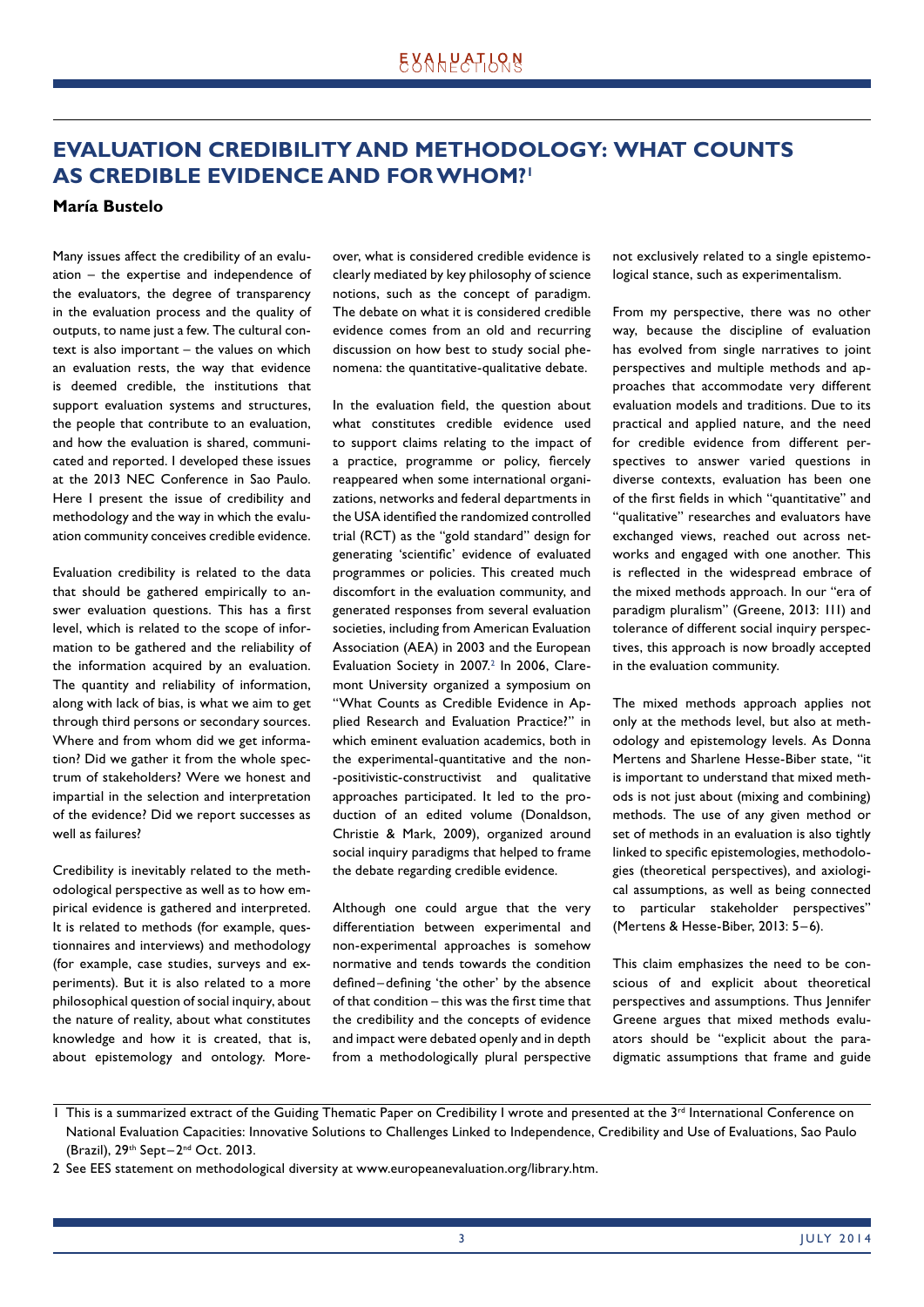### **EXALPATLQN**

their work", and that "careful explication of just what is being mixed in a mixed methods study contributes to the subsequent warrant for and thus credibility of results". For her, "it is a critical responsibility of the *inquirer*" to make explicit assumptions, such as the "nature of the social world, what counts as warranted knowledge, defensible methodology, and the role of social inquiry in society". They should also "justify the values they invoke – values of distance, engagement, inclusion, objectivity, generalizability, contextuality, social action", and so forth. This is particularly important in evaluation contexts, because they are saturated with value" (Greene, 2013: 111 – 112).

In sum, credibility, evidence and impact are not concepts exclusively valid for positivist stances, so they should be explored and defined by other paradigmatic perspectives. Positivism has been the dominant paradigm for many years, but this is not necessarily the case anymore – as the methodological and paradigmatic pluralism in the evaluation community has demonstrated. Mixed Methods evaluators propose advancing the debate of credible evidence by making explicit values as well as ontological, epistemological and methodological choices.

Therefore, paradigmatic and methodological transparency is needed for credibility. We should insist that this transparency be exercised by all evaluators. For the sake of credibility, 'classical' and dominant understandings, such as experimentalism, should not be taken for granted, and the paradigmatic and methodological choices that drive particular perspectives should be explained and justified. This would acknowledge that there are other legitimate modes of inquiry. In this way, methodological pluralism would ensure that a single perspective would cease to be perceived as the 'norm', while other 'alternative' choices have to be justified.

#### **References**

Donaldson, S., Christie, C. & Mark, M. 2009. *What Counts as Credible Evidence in Applied Research and Evaluation Practice?* Thousand Oaks, CA: Sage Publications.

Greene, J. C. (2013). Reflections and ruminations. In D. M. Mertens & S. Hesse-Biber (Eds.), *Mixed methods and credibility of evidence in evaluation. New Directions for Evaluation*, 138, 109 – 119.

Mertens, D. M., & Hesse-Biber, S. (2013). Mixed methods and credibility of evidence in evaluation. In D. M. Mertens & S. Hesse- -Biber (Eds.), *Mixed methods and credibility of evidence in evaluation. New Directions for Evaluation*, 138, 5 – 13.

# **THE CORNERSTONE RCT: NORM, MISTAKE, OR EXEMPLAR?**

### **William N. Faulkner**

The mainstream narrative of perhaps the most famous randomized-controlled trial (RCT) in history ignores gaping omissions, moral quandaries and sociopolitical currents which riddled its undertaking and dissemination. This short article summarizes a study (Faulkner, 2012) which addressed three aspects of the IFPRI's' evaluation of PROGRESA2 , (1997 – 2000) then and still Mexico's largest social program: sampling, attrition and contamination. The first-order goal of the study was to help fill some significant lacunas by profiling them against (a) the intellectual context of RCTs and (b) the political realities of social policy development in Mexico during the late 1990s. Its main message is that what superficially appeared as an airtight laboratory-style trial turned out to have had significant flaws. Yet given the sociopolitical and intellectual context of the evaluation, the smooth, glossy narrative

is the one which has survived. It still echoes throughout the evaluation world today as a paragon of RCT's powers as extolled by its proponents and held aloft before its critics.

**Sampling:** Sifting through the vast body of articles discussing the IFPR-Progresa evaluation reveals that one of its most important and celebrated features (methodologically speaking) remains shrouded in mystery. Specifi cally, IFPRI-Progresa's sampling methodology appears to be recorded only in personal communications and fading memories. Scattered sources, mostly in the grey literature, offer sparse and contradictory references in appendices and footnotes. They provide tantalizing hints of its true complexity (Faulkner, 2012: 88 – 89). The earliest of these sources seems to indicate that either a clustered semi-experimental design, or a matchedpairs method was implemented, but none provides enough detail to fully understand the process. The authors who tested the statistical equality of the treatment and control groups at baseline found a mix of evidence as to whether or not the sample was randomly distributed.

**Attrition:** Selective sample attrition was strongly present: "close to 35% (45%) of households (individuals)… in one or more waves," "differ[ing] significantly between treatment and control groups." (Rubalcava and Teruel, 2003: 7). As opposed to selection bias, which features prominently in the IFPRI-Progresa documentation, only two (of 17) final reports mention attrition bias, one only as a hypothetical. A handful of later pieces analyze attrition in the sample, but the evaluation reports which dramatically influenced Mexican social policy and bestowed the project with celebrity status

1 International Food Policy Research Institute.

<sup>2</sup> *Programa de Educación, Salud, y Alimentación* (*Education* Health, and Nutrition Program). In 2001, the program was renamed under its current moniker, *Oportunidades* (Opportunities).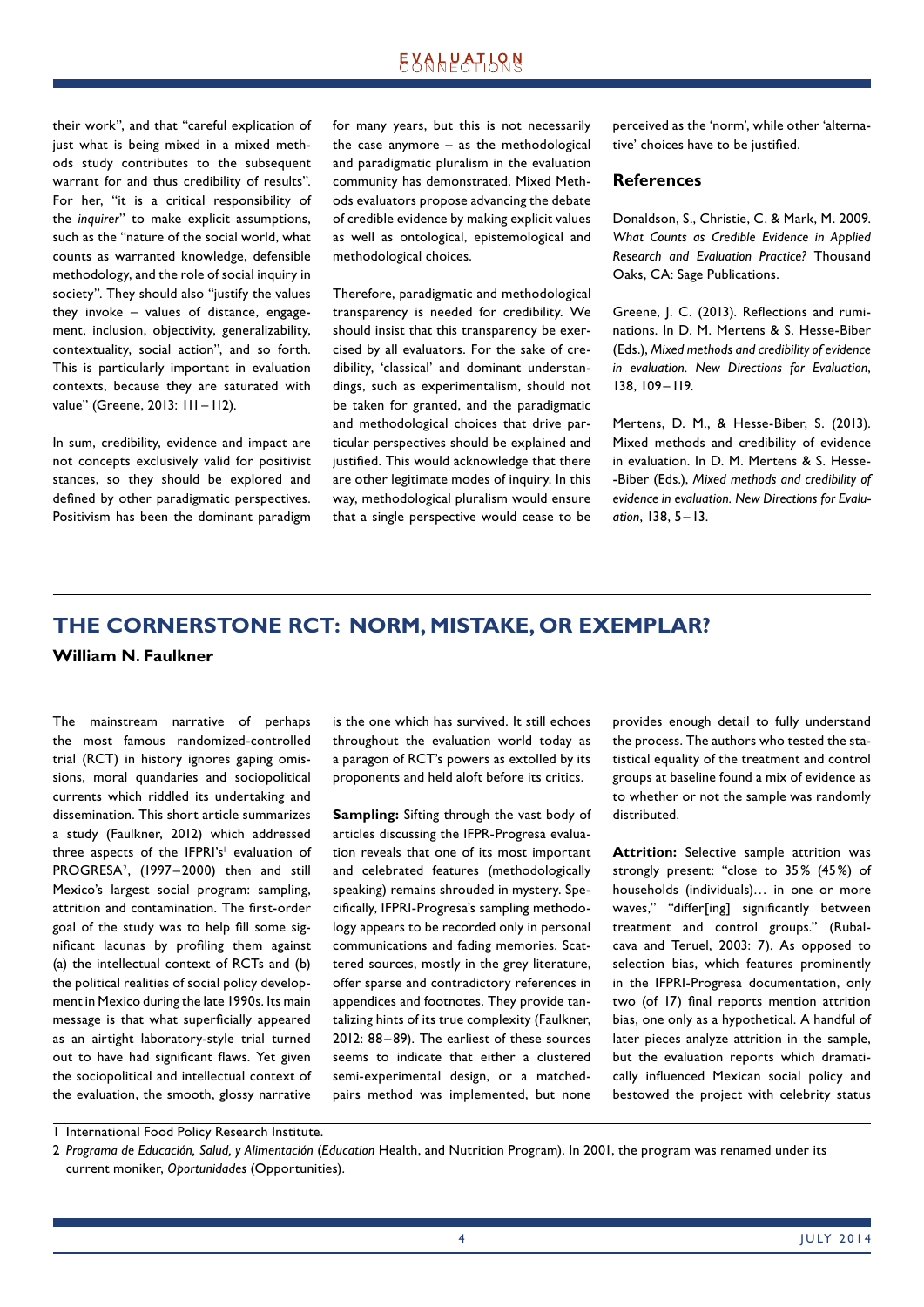## **EXALPATLQN**

strategically omitted direct mention of this critical weakness.

**Contamination:** The term 'contamination' refers to several different concepts. In this article, I define the term as the possibility that "individuals from control localities or other localities [could have] immigrate[d] to treatment group localities in order to receive program services" (Behrman and Todd, 1999: 3). Unlike attrition, not even the presence of contamination is verifiable since the evaluation did not follow up with out-migrants or interview in-migrants. This is worrisome, given that "control communities often were literally surrounded by [treatment] communities," (Fiszbein and Schady, 2009: 311) and that the experiment had to be ended sooner than planned due to pressure from local authorities in control communities (Parker and Teruel, 2005: 211)

So why have multitudes of influential economists, donors, and policymakers eulogized IFPRI-Progresa over the past fourteen years? Why would so many trained eyes risk throwing in the towel with such a technically dubious study? Textual breadcrumbs that lead back to answers to these problematic issues are not too difficult to follow.

While several authors have delved back into the IFPRI-Progresa experience, a systematic and thoroughly critical lens was never used. As a result, especially in its early years, an oversimplified narrative served to engender broad political changes within Mexico and abroad. Domestically the IFPRI evaluation helped Progresa gain political hardiness and facilitated access to funding. It also helped turn evaluation into a legally codified piece of Mexican federal social programming. Given the myopia that allowed the caveats of IFPRI-Progresa's methods to go unacknowledged, the evaluation paved the way for a technocratic coup d'état that jolted Mexican social policy out of a longstanding vicious cycle of political patronage and frequent overturn.

Internationally, the World Bank and the Inter-American Development Bank extensively and successfully used the example of IFPRI-Progresa to propel greater use of Conditional Cash Transfers (CCTs) and to extol the virtues of evidence-based policy (via 'rigorous' evaluation of social programs). A single, high profile study provided these institutions with a foundational exemplar that allowed them to solidify both trends over the following decade.

Complicating the narrative of IFPRI- -Progresa's findings by fully explicating their potential weaknesses would have paralyzed both operators and funders. Any apparent weakness of the representativeness of findings might have been used to ensnare the emergence of the evidence -based policy strategy while still in its infancy. Such nitpicking would have flagged the momentum made towards spreading the CCT tool and tarnished the image of a project which actively and seriously promoted governmental transparency and the de-politicization of social programs.

In 2014, more than a decade later, the political status of IFPRI-Progresa and its worldwide relevance have faded dramatically. We now see that the rise in evidence-based policy triggered an intense, widespread debate over whether RCTs should be the preferred suppliers of the evidence base. While the Progresa evaluation was a striking example of evaluators' power to facilitate social reform, it also contributed to this unnecessary dispute. Today, filling in the story of IF-PRI-Progresa by unveiling its socio-historical complexity provides important lessons for the evaluation community. It should also help to bring RCT proponents and their critics closer together since the case vividly displays the demonstrable flaws and the obvious strengths simultaneously.

The "RCT-as-gold-standard" agenda still commands a significant swath of the networks which commission and undertake social policy evaluations. Yet the sharp edge of the "randomista" movement (as Martin Ravallion dubbed them) is largely composed of academic micro-economists. Most of them, along with the staff in their organizations, have only a vague awareness of evaluation as a discipline in its own right. On the one hand, some academic economists (e.g. Lant Pritchett) have begun to more openly condemn the "randomista" agenda. On the other hand, some prestigious voices advance technical solutions to the ailments of the policy-relevant RCT production machine (e.g. Miguel et al., 2014). Meanwhile, the public relations staffs of the randomistas' organizations are still permitting the breathless overselling of RCTs to broader audiences (e.g. Benko, 2013). Clearly, there remain opportunities for evaluators to be more active and exigent about holding the peripheral and politically influential edges of the field accountable. If ever such savvy evaluators were searching for an ideal centerpiece with which to begin a grounded, fruitful discussion of the rewards and risks of experimental evaluation they could find it in IFPRI-Progresa.

**Full publication:** Faulkner, W. N. 2014. "A Critical Analysis of a Randomized Controlled Trial Evaluation in Mexico: Norm, Mistake or Exemplar?" *Evaluation* 20 (2) (April 10): 230–243. doi:10.1177/ 1356389014528602. http://evi.sagepub.com/cgi/doi/10. 1177/1356389014528602.

#### **Sources:**

Benko, Jessica. 2013. "The Hyper-Efficient, Highly Scientific Scheme to Help the World's Poor." *Wired Magazine*. http://www.wired. com/2013/11/jpal-randomized-trials/.

Camerer, Miguel, E. C., Casey, K., Cohen, J., Esterling, K. M., Gerber, A., Glennerster, R., et al. 2014. "Promoting Transparency in Social Science Research." *Science* 343 (6166): 30–31. http://emiguel.econ.berkeley.edu/research/2/.

Faulkner, William N. 2012. "Negotiated Perspectives: A Complexity Approach to IFPR-Progresa in Mexico". Tulane University. http://media.wix.com/ugd/33c277\_6d608b30 854c413b8edb76a1bbd88667.pdf.

Fiszbein, Ariel, and Norbert Schady. 2009. "Conditional Cash Transfers: Reducing Present and Future Poverty." *Journal of Banking & Finance*. Vol. 28. Washington, DC. doi: 10.1016 / S0378–4266(03)00124–9. http://linkinghub.elsevier.com/retrieve/pii/ S0378426603001249.

Parker, Susan W., and Graciela Teruel. 2005. "Randomization and Social Program Evaluation: The Case of Progresa." *The ANNALS of the American Academy of Political and Social Science* 599 (1) (May 1): 199–219. doi: 10.1177 / 0002716205274515. http://ann. sagepub.com/ cgi/doi/ 10. 1177/0002716205274515.

Rubalcava, Luis, and Graciela Teruel. 2003. "The Effect of PROGRESA on Demographic Composition". 285. Economics Working Paper. Mexico City.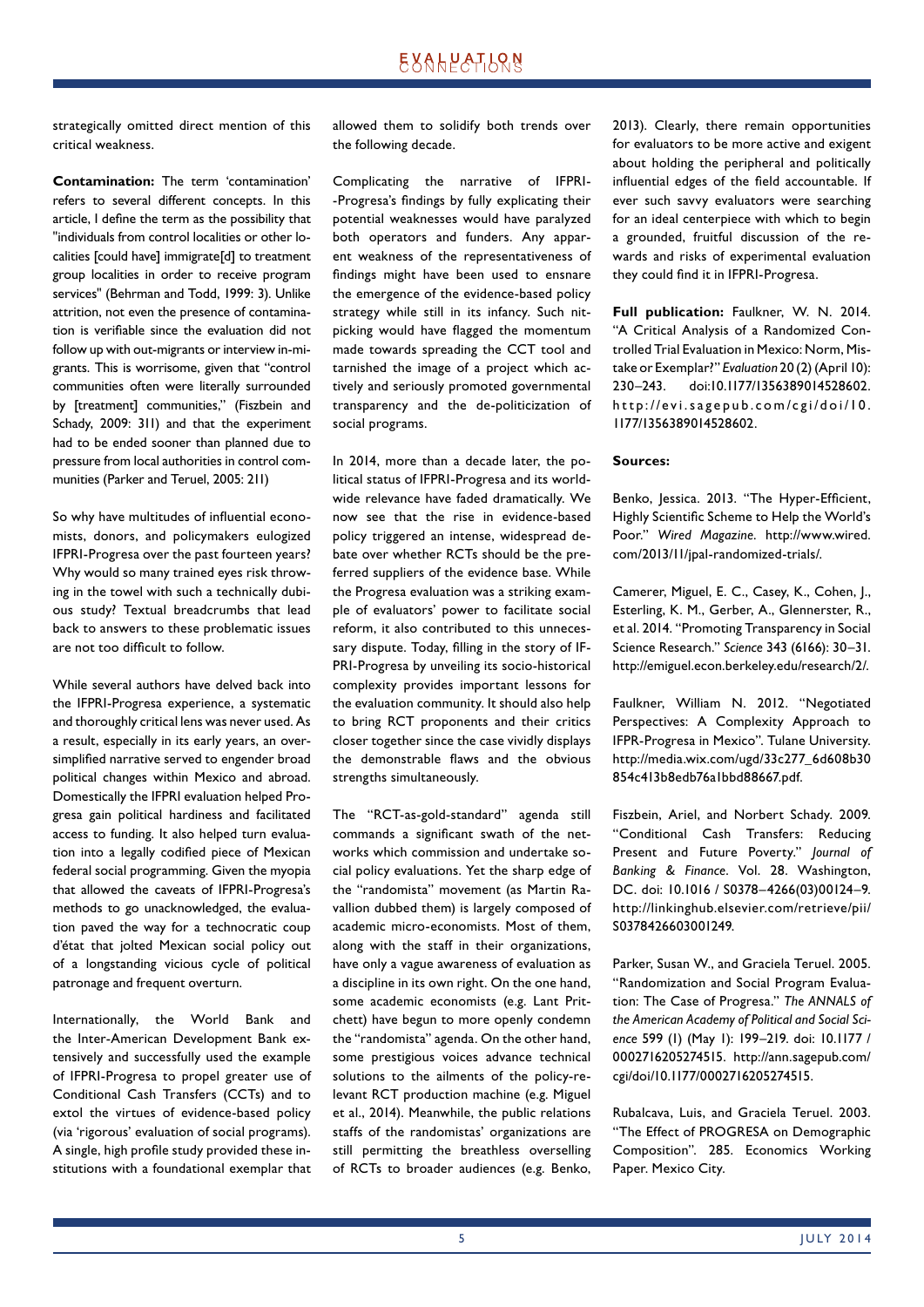# **WHITE PRIVILEGE – THE FLIPSIDE OF INEQUALITY**

### **Kate McKegg**

For those of us who consider evaluation to be a democratizing practice – with the goal of social betterment – it is a critical time. We appear to be losing ground on most democratic principles we hold dear (McKegg, 2013). How can we justify that one-fifth of people alive on the planet today experience growing wealth, longer lifespans, more leisure, greater comfort, whilst the remaining four-fifths are losing on all fronts (O'Riordan, 2012)? Why does inequality keep rising and the wealthiest in society are pulling further away (Weissman, 2014)?

Our evaluative efforts are usually focused on supporting programme and policy improvements targeted towards ameliorating the plight of needy or 'target populations'. We recognize the centrality of problems associated with poverty and inequality. And yet we are not making much headway. A game changing strategy is needed. More of the same just will not do. What if instead of a focus on inequality we focused on "white privilege"? What might our evaluations look like if we paid attention to white privilege instead of targeted inequalities? As Anne Milne (2009) reminds us when we talk about inequality or diversity "the background color stays white".

Perhaps, if we acknowledged that privilege exists among the white, majority population of western democracies, a pattern "held in place by internal processes of majoritarian democracy and by an ideological consensus of a benign, and inevitable, colonization" (Hugens, 2011) we would provoke sufficient discomfort to create the conditions for change. For if we are to redesign the system, we have to recognize its "colossal unseen dimensions" (McIntosh, 1988; quoted in Milne, 2009).

White privilege as a concept boils down to identifying benefits and rights that accrue to the dominant white majority (to which I belong without any deliberate effort on my part). Below are a few examples of ways white privilege manifests itself in my own everyday life (McIntosh, 1988):

- 1. If I should need to move house, I can be pretty sure of renting or purchasing a house in an area which I can afford and in which I would want to live
- 2. I have no difficulty finding neighborhoods where people approve of me or my household
- 3. I feel welcomed and 'normal' in the usual walks of public, institutional and social life
- 4. Whether I use checks, credit cards or cash, I can count on my skin color not to work against the appearance of my financial reliability
- 5. I can arrange to protect my children most of the time from people who might not like them
- 6. I do not have to educate my children to be aware of systemic racism for their own daily physical protection
- 7. I can be pretty sure that my children's teachers and employers will tolerate them if they fit school and workplace norms; my chief worries about them do not concern others' attitudes toward their colour
- 8. I am never asked to speak for all the people of my racial or ethnic group
- 9. I can be pretty sure that if I ask to talk to the 'person in charge', I will be facing a person of my colour
- 10. I can be late to a meeting without having the lateness reflect on my colour or race.

A focus on such white privilege is about switching the gaze and acknowledging that it exists It is the flipside of inequality  $-$  just as day is to night, as hot is to cold. Opening our eyes to white privilege is a crucial aspect of critical, transformative evaluative thinking and practice. Naming white privilege for what it is, rather than obfuscating the reality under the guise of doing good for those 'others' is something, albeit uncomfortable, we must now do. Most of the 'targeted' communities I have ever worked with do not need us to determine their needs; or to try and save them. They need those of us with white privilege to understand our privileged position and become supporters in their struggle (Smith, 1998; Hugens, 2011)).

Hugens (2011) has a useful way of framing the 'work' that white privileged evaluators need to tackle through their thoughts and actions. She suggests four categories of work:

### **Ideological**

Ideological work involves critically revisiting *and then retelling* the history of our relationship with minority, indigenous or enslaved peoples in order to appreciate that western, colonial ideologies have shaped all our world views, and been self legitimizing for those of us with privilege. Ideological work challenges evaluators to critically question and unpack the assumptions that underlie needs assessments, evaluation design, implementation, outcomes and use.

### **Cultural**

Cultural work involves critiquing those aspects of our identity, culture and tradition that will *not* serve social betterment or reducing inequality and oppression. Hugens (2011) argues that white privilege espouses values of equality, justice and human rights while tolerating indifference to the experience of others. This has serious implications for the roles we play on evaluation projects and teams Privileging others' voices, values and traditions is a stance we must take if we are to shift the balance of power.

### **Emotional**

As we bring to the notice of those with privilege our collective complicity and ignorance, there is tough emotional work ahead as we deal with feelings of shock, fear, guilt etc. We should not expect help or assistance from those we have oppressed. In evaluation situations, our job is to challenge others like us about their power over an evaluation process, design, system or practice when it has implications for perpetuating inequalities and oppression.

### **Constitutional**

This work involves the privileged majority being responsive in practice and in form to the aspirations, perspectives and views of those for whom inequality is a way of life.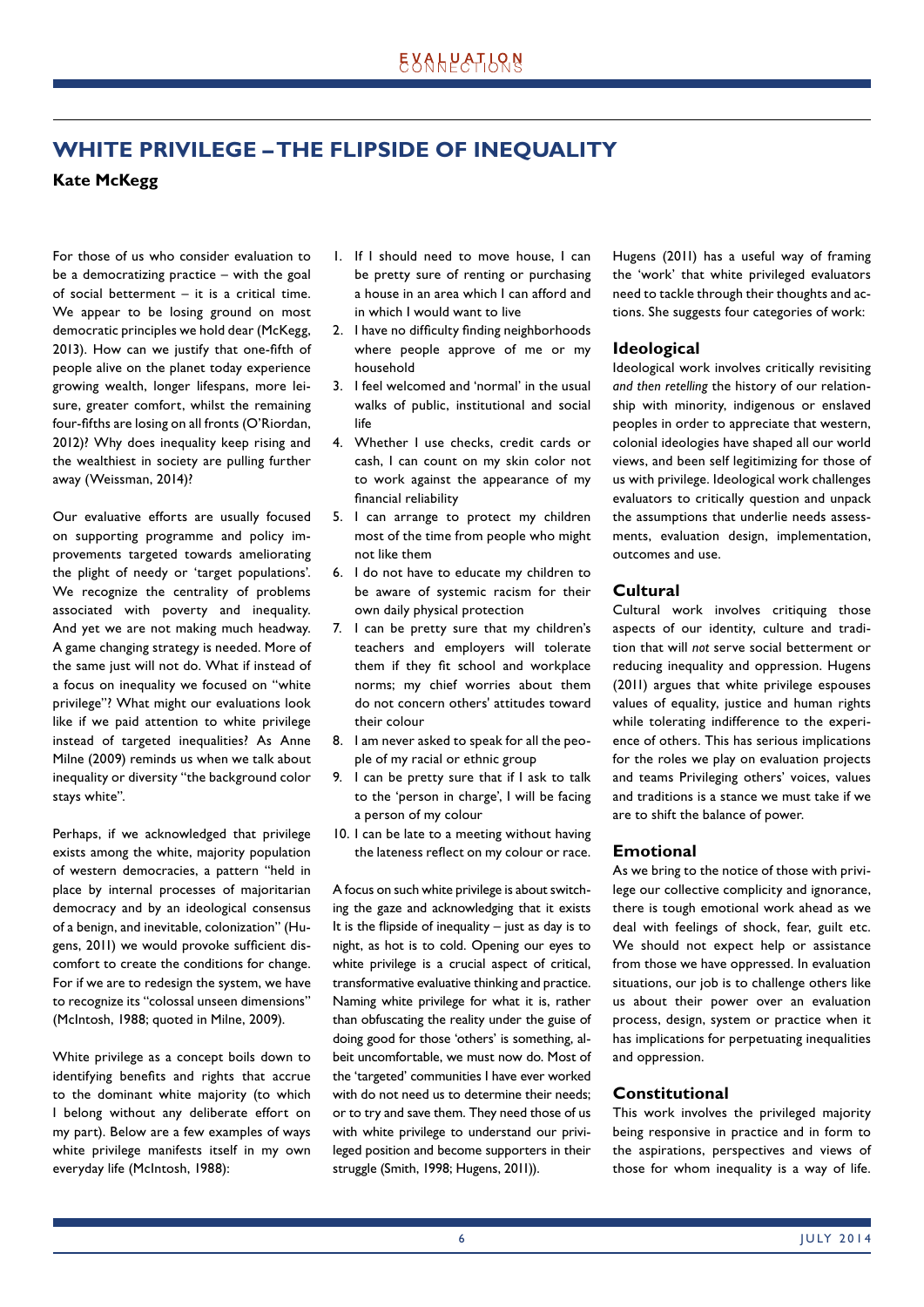This may mean moving beyond majoritarian processes towards constitutional changes. In evaluation contexts, our evaluation associations can play an important role in forging new representation and decision making processes that ensure there are many more voices around our board tables.

Although these notions are provocative and uncomfortable, if we are going to make inroads into inequality, we have to develop an evaluation praxis that "transforms ourselves as well as transforming reality" (Hugens, 2011). As evaluators we have to discover and adopt a practice of being white that works to dismantle current relationships and rebuild them in ways that do not oppress others.

#### **References**

Freire, P. (1975). 'Cultural action for freedom, *Harvard Educational Review Monograph*, 1

Hugens, I. (2011). Developing a Decolonisation Practice for Settler Colonisers: A Case Study from Aotearoa New Zealand *Settler & Colonial & Studies* 2,1

McIntosh, P. (1988). *White Privilege and Male Privilege: A Personal Account of Coming To See Correspondences through Work in Women's Studies* (Working Paper 189): Wellesley College Center for Research on Women, Wellesley MA.

McKegg, K. (2013). Evaluation Responsibility and Leadership in the Face of Failing Democracies *American Journal of Evaluation* 2013 34: 579 – 582.

Milne, A. (2009). *Colouring in the White Spaces, Cultural Identity and Learning in School*. A research report prepared for the ASB/ APPA Travelling Fellowship Trust following a study tour in 2009.

O'Riordan, T. (2012) On social sustainability in a world of limits facing prolonged austerity. *Sustainability, Science, Practice and Policy*,  $12, 1 - 2$ 

Smith, L. (1998). *Decolonising Methodologies: Research and Indigenous Peoples* Auckland, New Zealand, Zed

 $\mathbb{R}^2$ 

# **GENDER EQUALITY IN DEVELOPMENT EVALUATION: LESSONS LEARNED FROM BRITISH AND SWEDISH PRACTICE**

**Julia Espinosa**

Gender equality has been increasingly recognized as a crosscutting issue in development evaluation since the nineties. Since development policies have different impacts on women and men, the inclusion of a gender perspective in evaluation is now considered essential to achieve results, promote learning, enhance accountability, empower people and accelerate positive social change (Batliwala, 2011, Bustelo, 2011; Espinosa, 2013; Sielbeck-Bowen et al., 2002). However, the incorporation of a gender perspective in development and evaluation activities has not been an easy task. Although gender equality is now an international commitment, concern with gender issues has tended to evaporate in practice, due to problems and to resistance encountered during the mainstreaming gender process.

This brief article, based on a meta-evaluation of policies, procedures and methodologies implemented by British and Swedish development agencies between 2000 and 2010<sup>1</sup>, presents lessons learned on how to include a gender perspective and as a result improve evaluation practice. The integration of a gender perspective implies rethinking all the evaluation steps. It means collecting information on structural and systemic gender inequalities and identifying the measures needed to promote further gender transformations (Ligero et al., 2014; Bustelo, 2011; UNEG, 2011; UN Women, 2011; González

and Murguialday, 2004). It implies redesigning the main phases of the evaluation process – preparation, definition and development, dissemination and utilization – by exploring the systemic and structural nature of gender inequality in order to help design and carry out more transformative policies. In particular the inclusion of a gender perspective into evaluation requires measuring changes in gender relations with a view to foster greater equality between women and men and, thus, to improve policies.

How in practice can evaluation integrate a gender perspective? The lessons drawn from the analysis of the British and Swedish experience in development evaluation differ.

1 This meta-evaluation examines how gender issues have been included in the following evaluation units and in their gender focused evaluation exercises: the Evaluation Department (EvD) of the Department for International Development (DFID), in the United Kingdom; and the Evaluation Department (UTV) of the Swedish International Development Cooperation Agency (Sida) and the Swedish Agency for Development Evaluation (SADEV), in Sweden.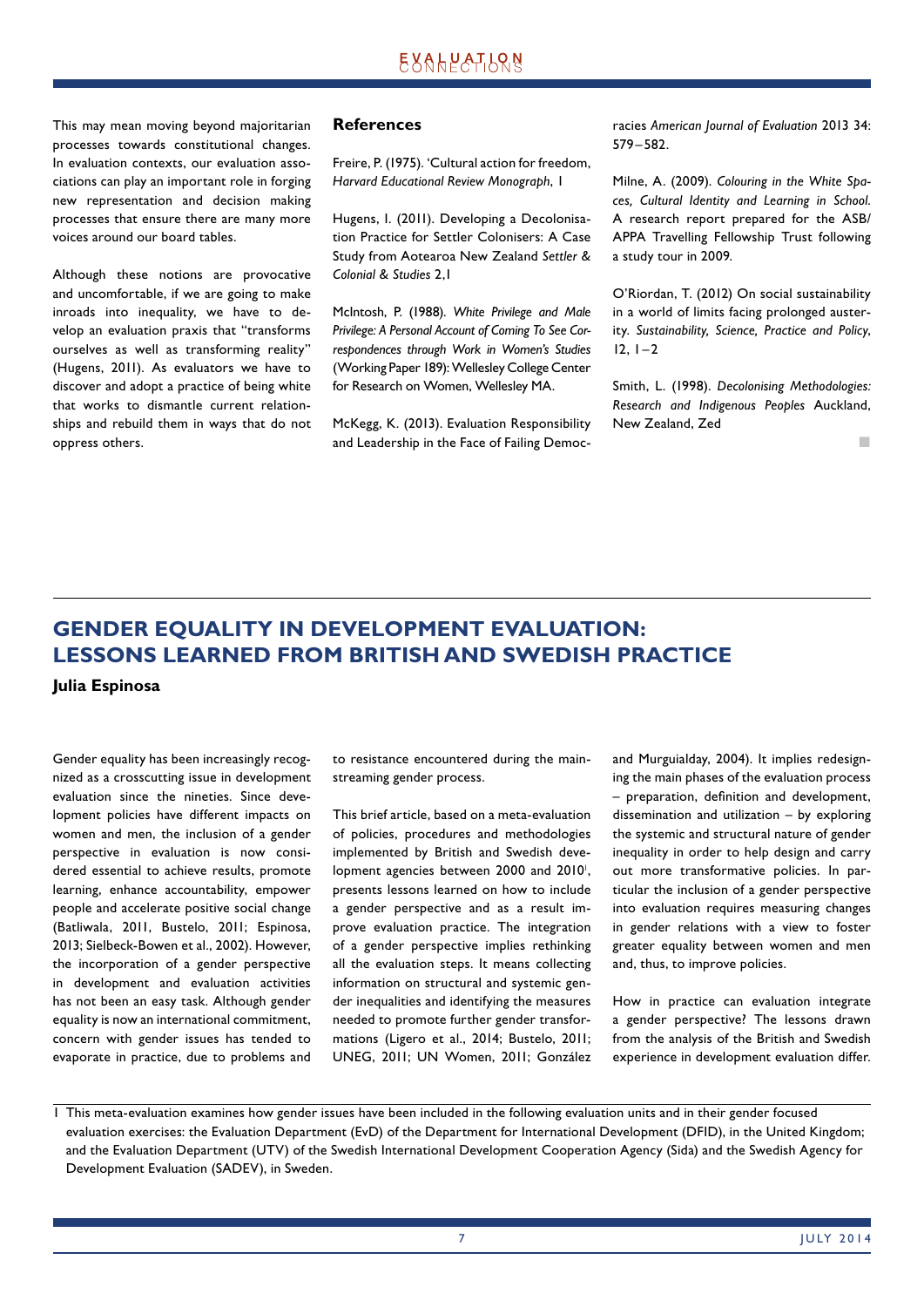## EXALPATLRN

Some are linked to the institutional context, others have to do with how gender equality results can be assessed and evaluations made more gender-sensitive.

As to the institutional context, evaluation policies and procedures that include gender equality as a central topic are crucial to promote the inclusion of a gender perspective. Specific tools and templates also help ensure gender mainstreaming. The incorporation of a gender perspective into evaluation depends ultimately on the willingness to prioritize gender issues, on the resources – time, funding and staff – available for the task and on the gender expertise and training of the staff involved in the process.

Concerning evaluation practice, the analysis of British and Swedish reports shows that there is no pre-defined model for assessing gender equality. The incorporation of a gender perspective implies paying attention to diverse gender issues, the characteristics of the evaluand and the diverse voices of stakeholders. In addition, it entails using all available experience relevant to gender equality taking into account gender and development theory. This forms the basis for defining evaluation criteria and questions.

All reports show the need for gender indicators in the formulation and monitoring phases in order to assess intervention outcomes. They emphasize the relevance of both process and outcome. Indicators should provide information on inputs, processes and results. Given the complexity of measuring gender change, designing indicators in a participatory manner is recommended. While the evaluation team cannot define all the indicators, it needs to be aware of the changes experienced by both women and men so that the voices of both sexes are heard to a similar degree.

Additionally, these evaluation reports combine quantitative and qualitative techniques and use participatory tools to measure transformation in gender relations. This methodological approach responds to the complexity of measuring changes in gender relations and the limited existence of data disaggregated by sex. Moreover, it is linked to the wish to promote people's greater involvement in the decision-making process and greater ownership of evaluation results.

Finally, according to the analysis of these two donors, dissemination and use of evaluation results in a gender sensitive way to all stakeholders and their full engagement in the review of policies and their implementation are needed to ensure that evaluation results are actually used in decision-making processes.

In sum, the British and Swedish experience provides useful lessons as to how to include a gender perspective into evaluation and promote a gender-sensitive evaluation culture and practice. It confirms that mainstreaming gender in the policy cycle faces different types of challenges – ranging from institutional resistance to the lack of resources, training and sensitivity. Sustained efforts within public institutions, social organisations and evaluation teams will be required to give gender issues in evaluation the priority they deserve.

### **References**

Espinosa, Julia (2012) 'Gender issues in the evaluation of international aid. The experience of British, Spanish and Swedish development agencies. Paper presented in the 10<sup>th</sup> European Evaluation Society International Conference, Helsinki.

Espinosa, Julia (2011) *La igualdad de género en la evaluación de la ayuda al desarrollo: Los casos de la cooperación ofi cial británica, sueca y española*. PhD Research. Madrid. Universidad Complutense de Madrid. http://eprints.ucm. es/13206/

#### **Other references**

Batliwala, Srilatha (2011) *Strengthening Monitoring and Evaluation for Women's Rights: Thirteen Insights for Women's Organizations*. Toronto. AWID.

Bustelo, Maria (2011) 'Last but not least: Gender-sensitive evaluation as a forgotten piece of the policymaking process'. Unpublished manuscript.

Espinosa, Julia (2013) "Moving towards gender-sensitive evaluation? Practices and challenges in international development evaluation". *Evaluation* 19(2), pp. 171 – 182.

González Gómez, Lara y Murguialday Martínez, Clara (2004) 'Evaluar con enfoque de género'. Cuadernos Bakeaz, nº 66. http://pdf. bakeaz.efaber.net/publication/full\_text/128/ CB66\_maqueta\_PDF.pdf

Ligero, Juan Andrés, Espinosa, Julia, Mormeneo, Carmen and Bustelo, María (2014) *Diferentes aproximaciones para hacer una evaluación sensible al género y al enfoque basado en derechos humanos para el desarrollo*. Madrid. Ministerio de Asuntos Exteriores y Cooperación.

Sielbeck-Bowen, Kathryn A., Brisolara, Sharon, Seigart, Denise, Tischler, Camille, & Whitmore, Elizabeth (2002) 'Exploring feminist evaluation: the ground from which we rise'. *New directions for evaluation*, 96, pp.  $3 - 8$ 

UNEG (2011) *Handbook for Integrating Human Rights and Gender Equality Perspectives in Evaluations in the UN System*. UNEG. http://www. unesco.org/new/fileadmin/MULTIMEDIA/ HQ/IOS/temp/HRGE%20Handbook.pdf.

UN Women (2011) *UN Women's Guide to GE / HR Responsive Evaluation*. UN Women. http:// unifem.org/evaluation\_manual/index.html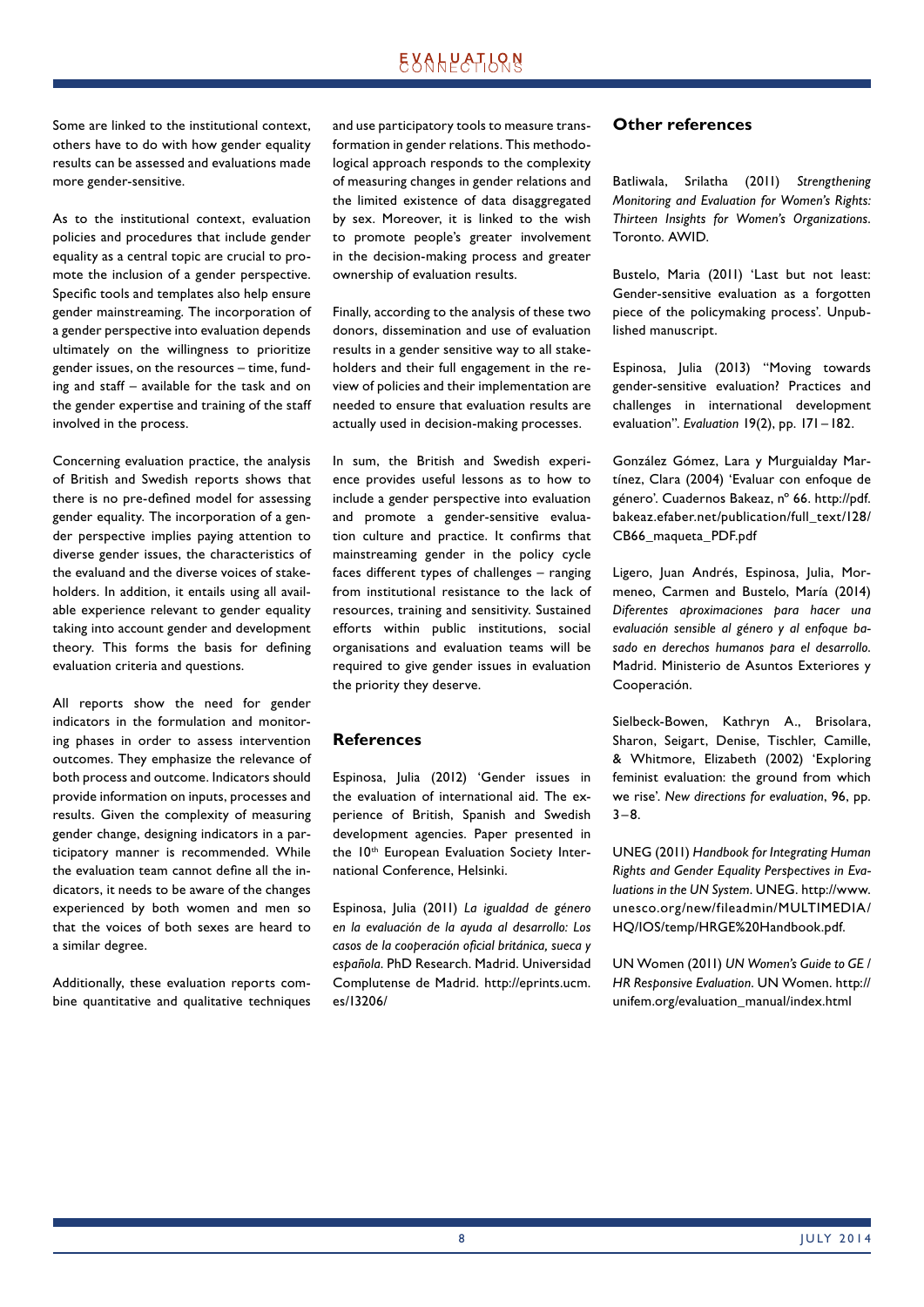## **STRENGTHENING EVALUATION FOR DEVELOPMENT: DO WE NEED SOME 'GRAND CHALLENGES'?1**

### **Zenda Ofir**

We live in extraordinary times. The rapid development of new technologies is taking society into uncharted waters; inequalities are impoverishing large swathes of populations in ostensibly prosperous nations; the long-dominant development model of capitalism is being convincingly challenged; and developed countries increasingly face unfamiliar uncertainties. On the other hand we can celebrate that for the first time in history, in countries until recently regarded as severely underdeveloped, hundreds of millions have been lifted out of poverty in record time – and almost exclusively through their own efforts.

Yet evaluation as currently practised and promoted has hardly played a role in these achievements. *We need to step back and seriously consider the implications for the profession*. It is my contention that in preparation for the exciting yet challenging time ahead, development evaluation requires a revitalised, innovated agenda nurtured by more visible, dynamic thought leadership from 'developing' countries, with special attention to critical issues at the developmentevaluation interface. This will help us to focus on *evaluation for development*, rather than on the evaluation *of* development.

What is important at the development- -evaluation interface? Over the past decade the distinctions between developed and developing countries have become increasingly blurred; some argue that making a distinction between 'evaluation' and 'development evaluation' is now moot. Yet there are still significant differences. The vulnerabilities of developing countries tend to be magnified: the poor are poorer; the vulnerable more vulnerable; institutions and systems more fragile or unstable; the powerful and powerless more so; contexts less predictable; and those capacities considered essential to executing conventional development models, lower.

Moreover, 'development' is not a successfully executed project or programme that shows impact. As leading economist Ha-Joon Chang observes, a country can be called 'developed' only if its high income is based on superior knowledge embodied in technologies and institutions. He contends that *sustained* development requires effective, efficient institutions and productive enterprises supported by the collective accumulation and use of knowledge, and the expansion of those social and technological capabilities that are "both the causes and the consequences of such transformation".

'Development' is the path and progress of a country towards that state. Yet global, regional and even national discourses very often fail to address some of its most important components – and evaluation follows silently. Interventions that focus on individuals and 'communities', and on "siloed" projects and programmes may provide some building blocks; some may even catalyse development. But our inability to evaluate effectively at higher levels of aggregation – i.e. at the 'big picture' level – exacerbates the 'micro -macro disconnect' that haunts development.

We urgently need more evaluation instruments that can help improve development in a powerful way. Engaging effectively with the intersection between development and evaluation is therefore not a trivial issue. It means that we have to understand better what might catalyse, drive and influence development – and evaluate cognisant of these.

At the very least it demands that we be explicit about the assumptions, values and frameworks that underlie and link development and evaluation, and that we pursue innovation in evaluation with attention to the consequences for development success. For example, evaluation that ignores the role of power negates its crucial role in development efforts. Focusing an evaluation on the interests of individuals at the cost of community harmony reflects an understanding of development where individual interests dominate those of the collective, which might counter a nation's culture. Rigidly applying 'logframes' within a too-short funding cycle ignores the reality of evolving development contexts and slow, initially even negative change trajectories. Using people as objects for extraction and experimentation without giving them voice in evaluation dismisses the need for their voice in their own development. Isolating strands of a development intervention when evaluating impact, ignores the fact that the whole is more than the sum of the parts. Focusing on achieving and then measuring (average) impacts without also focusing vigorously on what can enhance the chance of sustained impact can give an inflated sense of success.

Development specialists, evaluation commissioners and evaluators need to work in a more concerted fashion on evaluation priorities that will support development more effectively. Perhaps we need a set of *'Grand*  Challenges<sup>2</sup> that can focus our attention on resolving, with a sense of urgency, the most intractable challenges plaguing evaluation for development. Identifying them will require careful thought, but may relate to *i.a.* theory and exemplars around some of the following:

*Firstly*, how can we best promote simulation, experimentation, real-time evaluation, fast adaptation and scaling – including understanding in depth, respecting and systemati-

<sup>1</sup> Based on a forum article by the author in the American Journal of Evaluation 34(4), pp 582 – 586, Dec 2013.

<sup>2</sup> The Grand Challenges originated in mathematics more than a hundred years ago. The transfer of the concept to Global Health,

for example, encourages innovation with the aim of engaging creative minds across scientific disciplines to work on solutions that can lead to breakthrough advances.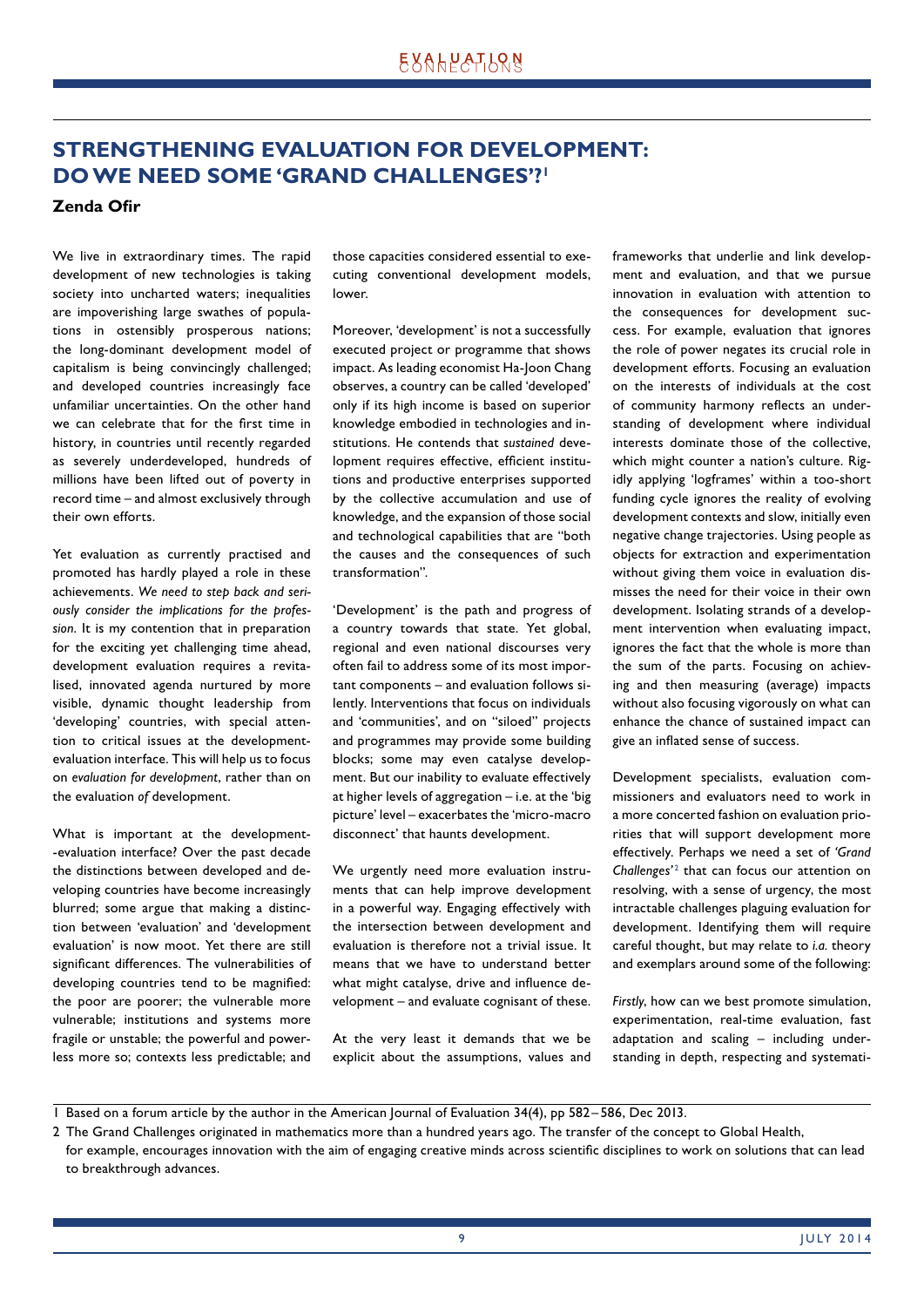cally working with 'context' and the crucial role of 'culture' in our very diverse world?

*Secondly*, how can we develop a much more sophisticated understanding of how to use and communicate the much-abused concepts of 'systems' and 'complexity'? Working with these concepts is necessary in all evaluation efforts, as Ben Ramalingam eloquently highlighted in his recent book – and even more so for those issues that need urgent resolution: technical challenges such as understanding change trajectories, scaling up, fixing the 'micro-macro disconnect' and predicting and neutralising potentially negative consequences; crucial development foci such as empowerment; institution strengthening and sustaining impacts; and increasingly prominent areas of work such as the use of evidence (research; evaluation), enhancing resilience and meeting global challenges.

*Thirdly*, how can we best evaluate impact with much more rigorous attention to how to sustain it – where this is desirable? Although the pendulum is now swinging back from the unhelpful enthrallment with RCTs, it still has to do so from 'measuring impact' and 'value for money' towards also enabling smart engagement with *managing*  *for sustained development* – including more systematically predicting and searching for unintended negative impacts.

*Fourthly*, how can we ensure the development and use of sets of practical standards for evaluation quality, 'rigour' and 'credible evidence' that transcend too narrowly defined ideas of the 'scientific method'  $-$  especially for qualitative and mixed methods designs? And what are the ethical and practical implications for the evaluation profession of ignoring that much of our 'data from the field' are incorrect, and that 'big data' are open to manipulation in a highly networked, competitive world where 'the truth' is largely hidden?

*Fifthly*, as money is getting scarcer and alternative financing and funding models by *i.a.* the BRICS are gaining momentum in Africa, Latin America and Asia, new financing mechanisms from traditional donor countries using seductive names such as 'impact investing' and 'social impact bonds' may put vulnerable societies at risk. How can we be better equipped to help ourselves and stakeholders plan and assess benefits and risks, and quickly detect negative consequences for development efforts?

*Finally*, how can we ensure that meta-analysis and synthesis of results and lessons across evaluations are not only done with greater vigour and rigor, but made available and communicated in a manner that can support in theory and practice the many different worldviews of development?

It is time that evaluation thought leadership emerges more visibly from the global South and East. The scope for new non-Western theories and practices in revolutionising development evaluation is not yet clear, but developing countries have rich cultures with knowledge and wisdom spanning thousands of years that have yet to be applied to evaluation. We need specialists from outside the evaluation arena to engage vigorously in helping to resolve our challenges. Champions who have a propensity for conventional *and* new indigenous paradigms, and who can help mobilise intellectual and financial resources across disciplinary, paradigmic, sector and geographic boundaries should come forward. The global evaluation community *has* to attract a larger number of smart, innovative thought leaders to advance the evaluation profession in the cause of global justice. Perhaps a focus on 'Grand Challenges' can help us to do so.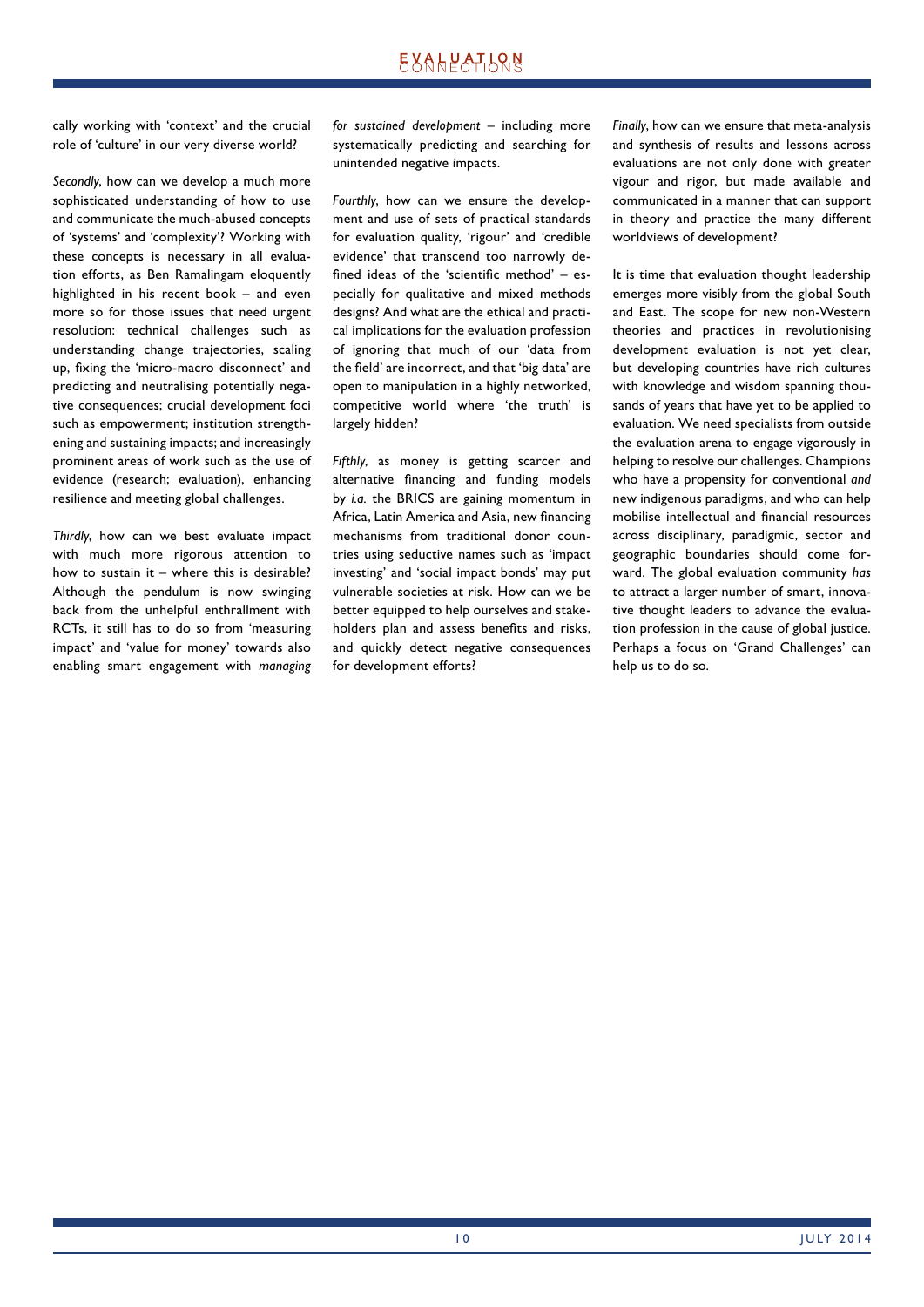# **REFRAMING EVALUATION CAPACITY DEVELOPMENT IN AFRICA1**

### **Osvaldo Feinstein and Stephen Porter**

Most evaluation capacity development (ECD) work focuses exclusively on technical strengthening of evaluative functions or monitoring systems within government. This article argues that ECD priorities should be shaped in relation to the political economy. Country specific governance conditions determine the extent to which evaluation is used in policy processes. Consequently, ECD should be undertaken in a manner that works towards improvement of the prevailing political economy.

The Regional Centre for Learning on Evaluation and Results for Anglophone Africa (CLEAR-AA) reached this overarching conclusion through synthesising findings from case studies in five African countries (Ghana, Ethiopia, Malawi, Rwanda and Zambia) undertaken with the support of the UK Department for International Development (DFID).2 Researchers within the countries and from CLEAR-AA carried out the studies with inputs from a reference group. $^3$  The initial conceptual framework and guidance for the study was provided by DFID.<sup>4</sup>

The five case studies mapped the opportunities and challenges for conducting evaluation amongst a variety of role-players. This mapping disclosed that technical capacity to manage and undertake evaluations within the public sector of the case countries is often below par and unlikely to display independence. This is a major constraint on the quality and use of evaluation. The mapping helps explain why evaluations are often commissioned and managed by development partners rather than government. Yet universities, think tanks and civil society actors are often potentially com-

| <b>Principals</b>    | <b>Government Agents</b> | <b>Evaluation Agents</b>                |
|----------------------|--------------------------|-----------------------------------------|
| Executive            | Central government       | Universities                            |
| Legislature          | Line ministries          | <b>Think Tanks</b>                      |
| <b>Civil Society</b> |                          | Evaluation associations<br>and networks |
| Development Partners |                          | Consultants                             |

*Table 1: Principals and Agents.*

petitive suppliers of evaluation services. They are well informed about the local situation and better equipped to navigate the political context than foreign experts. Such technically competent and politically savvy evaluation actors offer convenient entry points for ECD.

The five case studies suggest that the application of political economy analysis to ECD should focus on:

- (i) The conditions under which demand is generated for evidence; and
- (ii) The areas in which supply can be strengthened to meet and foster this demand;

Applying a political economy lens to the five case countries two major configurations were identified: (i) neo-patrimonial, in which public affairs have been captured by personal or private networks and (ii) *developmental patrimonial*, in which a central ruling elite commands and promotes long-term development. Adding (iii) *liberal democracy* to the analytical framework facilitates the design of tailor made ECD strategies that fit individual countries' characteristics with a view to improve evaluation governance.

The study was carried out through a combination of desk reviews, including an analysis of existing evaluation/evaluative research products, and direct semi-structured interviews with a selection of informants across critical stakeholder groupings. In total 77 agencies were interviewed. Evaluation capacity was assessed according to a conceptual scheme of 'principals' and 'agents'. Principals influence the demand-side of evaluation. Typically government agents commission evaluations, although they can also supply evaluations. A variety of evaluation agents constitute the supply-side.

The key finding of the research is that the country's political economy drives and conditions policy processes, within which evaluation supply and demand interact. Many demand and supply-side constraints or barriers are technical, yet because the overall policy space is politicised it is essential to undertake reviews of the political economy in order to identify good entry points for

1 Full versions of the case studies, the final report and the original ToR can be found at: http://www.clear-aa.co.za/publications/.

- 2 CLEAR-AA is based at the Graduate School of Public and Development Management at the University of the Witwatersrand,
- Johannesburg.
- 3 The team members supporting this study were: Stephen Porter, Salim Latib, Osvaldo Feinstein and Anne McLennan from CLEAR-AA/ Wits; and from the countries Osward Mulenga (Zambia), Getnet Zewdu (Ethiopia), Charles Gasana (Rwanda), Hannock Kumwenda (Malawi), Samuel Adams and Charles Amoatey (Ghana). In addition, a panel of international experts provided comments.
- 4 Specifically David Rider Smith who commissioned this study.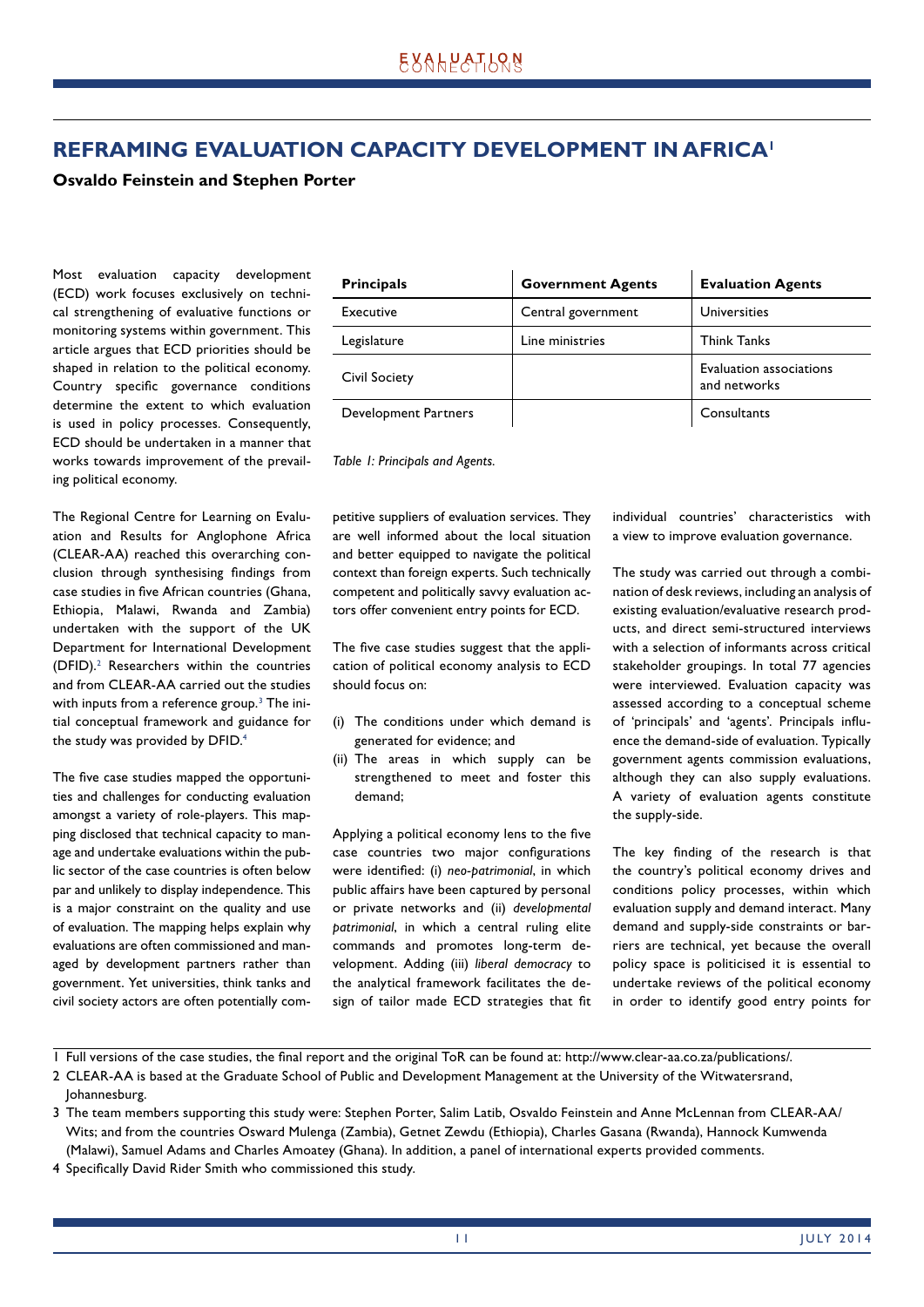# **EXALPATION**

ECD. Table 2 below, presents an abbreviated version of the study findings.

The country studies made clear that a theory of change for evaluation capacity development should emphasize the political economy context. Neopatrimonial and developmental patrimonial political logics offer distinct entry points and suggest distinct approaches for ECD. In *neo-patrimonial* states the informal forces that shape decision-making or implementation processes are opaque and hard to reform through direct intervention. However, the existence of competing interests provides alternative entry points for ECD as well as for the promotion of competing users of evaluative evidence. In *developmental patrimonial states* policy-making is centralised. This imposes strict limits on policy influence. Nor is persuasion targeted at a narrow elite always a promising option.

Given these realities some ECD critics argue that in such situations the enabling environment for evaluation is so adverse that nothing can or should be done. An alternative stance is to acknowledge the risks while considering the potential rewards of a "possibilist"

approach informed by a political economy analysis that identifies technically sound and politically savvy targets for ECD activities.

Other critics have argued that donor driven evaluation does not address issues relevant to the local context and curtails the use of aid evaluation. In developmental patrimonial countries that have strong ownership of policies and strong technocratic agencies, this is a non-issue since governments are the dominant partner and aid evaluation offers opportunities for policy dialogue. However in such cases donors may see fit to encourage involvement of non government evaluation suppliers to enrich the debate. In neopatrimonial states the usefulness of evaluations hinges on the judicious selection of evaluation suppliers and how the subsequent informal policy contestation unfolds. ECD thus conceived can strengthen the civil society and gradually open up a useful role for donors committed to equity through evaluation.

Summing up, the case studies show that in all countries there are opportunities to strengthen technical evaluation supply and to elicit demand for evaluations.

- Through ECD think tanks and universities may enhance their technical capacities to conduct evaluations in a manner that employs their political capital to support use.
- Donors can provide opportunities for learning by doing through support within sector-working groups that are countryled.
- Politically legitimate civil society organisations can promote evaluations
- Sharing evaluation experiences among sub-Saharan African countries can strengthen local and regional evaluation networks, contribute to the development of regional evaluation capacities and foster demand for evaluation by making policy makers aware of the knowledge generated by evaluation and the possibilities of using that knowledge to improve policy making.

Finally, acknowledging the importance of the political economy in ECD can help to reframe technocratic issues as political and contribute to transform evaluation from a bureaucratic/development partner requirement into a tool for helping countries to "sail against the wind" towards democracy.

 $\mathbf{u}$ 

| <b>Developmental Patrimonial</b> |                                                                                                                                                                                   | Neopatrimonial |                                                                                                                       | <b>Commonalities</b> |                                                                                                                                                                                                 |
|----------------------------------|-----------------------------------------------------------------------------------------------------------------------------------------------------------------------------------|----------------|-----------------------------------------------------------------------------------------------------------------------|----------------------|-------------------------------------------------------------------------------------------------------------------------------------------------------------------------------------------------|
| 1.1                              | Policy is difficult to influence through<br>evidence unless you can access central<br>policy making structures.                                                                   | l.6            | Actual policy change is difficult to<br>achieve, but interest groups can use<br>evidence to their advantage to access | l.8                  | Loyalty is aligned to elite interests<br>rather than performance (although<br>the two can overlap).                                                                                             |
| 1.2                              | Centralised patronage structures<br>allow strategic resource allocations.                                                                                                         | 1.7            | resources.<br>There are weaker central ministries                                                                     | 1.9                  | Entry points for evaluation in civil<br>society can be identified amongst<br>older civil society actors that have<br>developed their political legitimacy<br>across different actors over time. |
| 1.3                              | Influence on implementation through<br>evaluation is possible.                                                                                                                    |                | and technocratic controls, but there is<br>open contestation between interests.                                       |                      |                                                                                                                                                                                                 |
| $\mathsf{I}$ .4                  | Development partners have limited<br>input into policy decisions.                                                                                                                 |                | Champions need to be identified<br>at both central and in line ministries<br>(e.g. health).                           |                      | 1.10 Lack of embedded networks of evalu-                                                                                                                                                        |
| 1.5                              | Openness to debate is limited, but<br>there are strong technocratic central<br>ministries to oversee implementation.<br>Strong central ministries offer a focal<br>point for ECD. |                |                                                                                                                       | LH.                  | ators that link to policy processes.<br>Some quality university expertise in<br>economics, health and agriculture.                                                                              |

*Table 2: ECD through a Political Economy Lens.*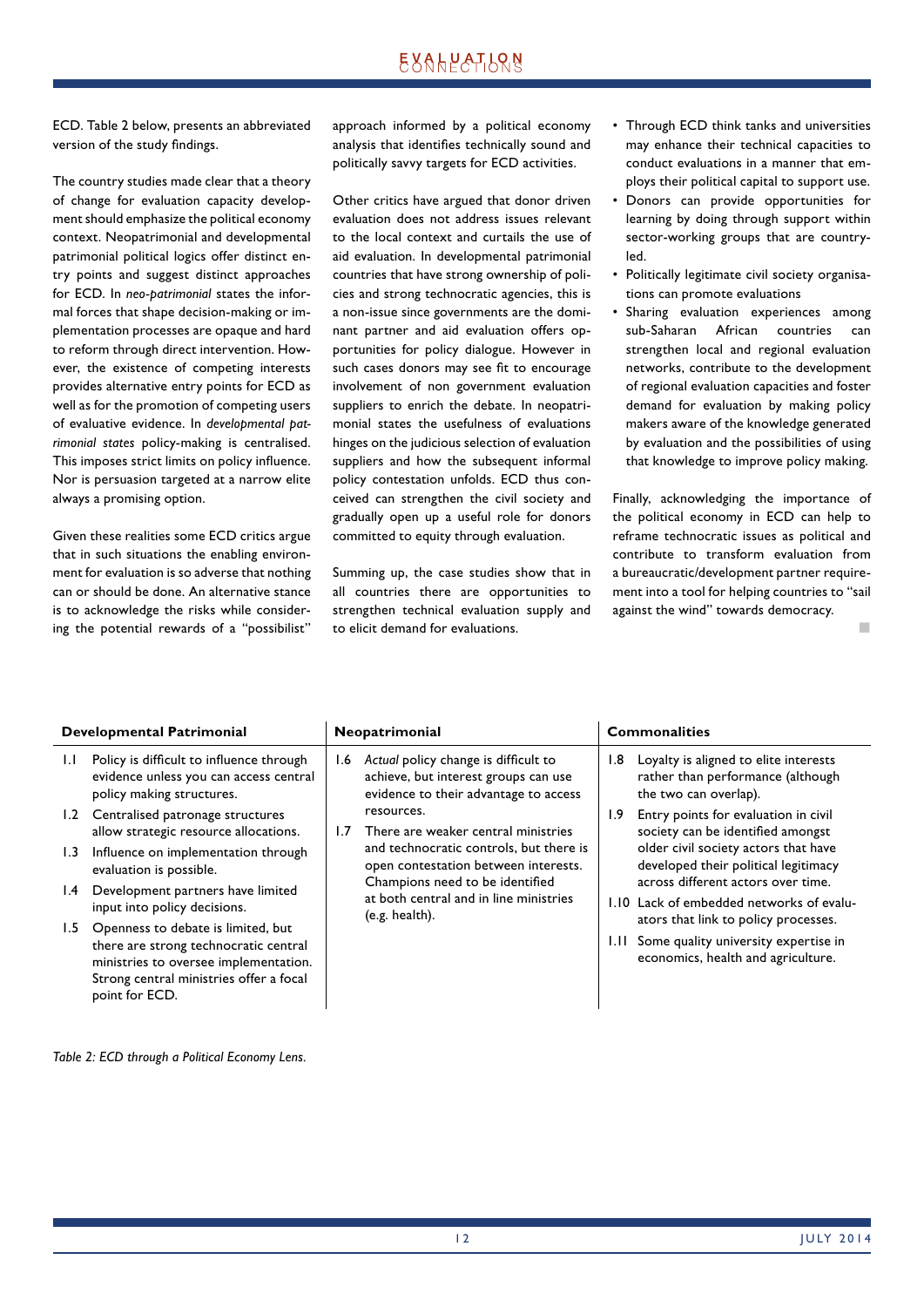# **EVOLUTION OF UNDP'S APPROACH TO NATIONAL EVALUATION CAPACITY DEVELOPMENT**

#### **Roberto La Rovere and Ana Rosa Soares**

Evaluating the performance of public policy is fundamental to good governance, government accountability and development effectiveness. Accordingly the Evaluation Policy of the United Nations Development Programme (UNDP) emphasizes the priority of national evaluation capacity development. In this context, UNDP programme units promote and coordinate South-South and trilateral cooperation in support of capacity- -building for evaluation at country level by strengthening communities of practice in evaluation and maintaining regional rosters of evaluation experts and institutes.

Since 2009, International Conferences on National Evaluation Capacities (NEC) have been privileged instruments through which the Independent Evaluation Office (IEO) of UNDP has contributed to improved enabling environments for national evaluation capacity development. The latest such event (www.nec2013.org/) was held in 2013 in Brazil (papers and proceedings, also of the 2009 and 2011 NEC conferences, can be found at: http://web.undp.org/evaluation/ nec/proceedings.shtml). It sought *"solutions to challenges related to independence, credibility and use of evaluation"*. The Conference brought together representatives of national institutions responsible for commissioning, conducting and using evaluations of public policies, projects and programmes, as well as civil society representatives, eminent evaluation practitioners and academics Voluntary Organizations of Professional Evaluation (VOPEs) leaders and senior UN/development agencies officials.

Building upon prior national scale events these biannual conferences have provided forums for debate about the issues that confront evaluators in diverse country contexts. They have enabled participants to share innovative experiences and to identify South-South solutions. For example, the 2013 event used a participatory approach that empowered participants, allowed in-depth discussions of evaluation issues, showcasing of best practices and culminated in a list of 18 NEC commitments: see *Actions and Com-* *mitments*. Institutions and representatives from 52 countries formally endorsed these commitments thus highlighting their interest in collaborating and committing to national evaluation capacity development.

Emphasis was placed on interconnected aspects of establishing national M&E systems; follow up mechanisms for dialogue and enhanced network cooperation based on concrete agreements. This is expected to improve international standards for the evaluation of public programmes, policies and initiatives.

With live webcasts of key sessions, viewers from all over the world were able to join the proceedings. For each sub-theme parallel solution forums were organized. The solutions were then presented to plenary sessions to encourage broad based commitments to South-South cooperation on evaluation. This process highlighted several innovative initiatives designed to promote critical partnerships between governments, parliamentarians and VOPEs with a view to strengthen the demand for (and effective use of) evaluations. Four key evaluation capacity building elements were identified: 1) promoting evaluation use through national and global advocacy initiatives, 2) defining and strengthening evaluation processes and methods, 3) engaging existing and new stakeholders; and 4) exploring different institutional solutions for evaluation governance and management.

Looking ahead, it is expected that participants will keep engaging in knowledge exchange and cooperation to help implement their commitments. UNDP will monitor these efforts, track the results of cooperation agreements and help in follow up. It will also link interested parties to potential partners and UNDP programmatic units able to support south-south cooperation initiatives.

Examples of actions in progress, or planned to start soon, are:

1. Results based monitoring and evaluation framework under development by International Policy Center for Inclusive Growth to track governments and partners' efforts and results of NEC commitments.

- 2. Platforms for exchange of knowledge on NEC development under adaptation for upcoming dialogues linked to regional evaluation events in 2014 (NEC CoP: www.unteamworks.org/NEC).
- 3. NEC oriented events under the aegis of RedLACME, Peru (November 2013), AfrEA, Cameroon (March 2014); UNEG Bangkok; South Asia Regional Consultation on National Evaluation Policies; Sri Lanka (April 2014); Improving Statistical Data and Strengthening National Statistical Institutions by Brazilian Ministry of Social Development/EO. Rio de Janeiro, Brazil, August 2014; and at International Program Evaluation Network (IPEN) operating in the Newly Independent States in Kirgizstan (September 2014)
- 4. Publication by Parliamentarians Forum for Development Evaluation: "Mapping Status of National Evaluation Policies". December 2013
- 5. UNDP programmatic units to engage with interested parties and support implementation of commitments.

All in all the NEC Conference created an inclusive and collaborative process that engaged NEC Commitments' signatories and grassroots organizations in sustaining enthusiasm and momentum. Specifically partners, NEC participants and other stakeholders will engage in opportunities to exchange knowledge and explore how national governments and partners will implement the 18 NEC commitments through south-south cooperation. In 2015, the Independent Evaluation Office of UNDP will take stock of implementation progress on the NEC commitments. The outcome of these diverse initiatives will be presented to the 4<sup>th</sup> International Conference on National Evaluation Capacities to take place in Asia in the last quarter of 2015. To lay the groundwork for this synthesis the EES 2014 Biennial Conference to be held in Dublin in October 2014 will feature a session about the NEC development vision and the main challenges ahead.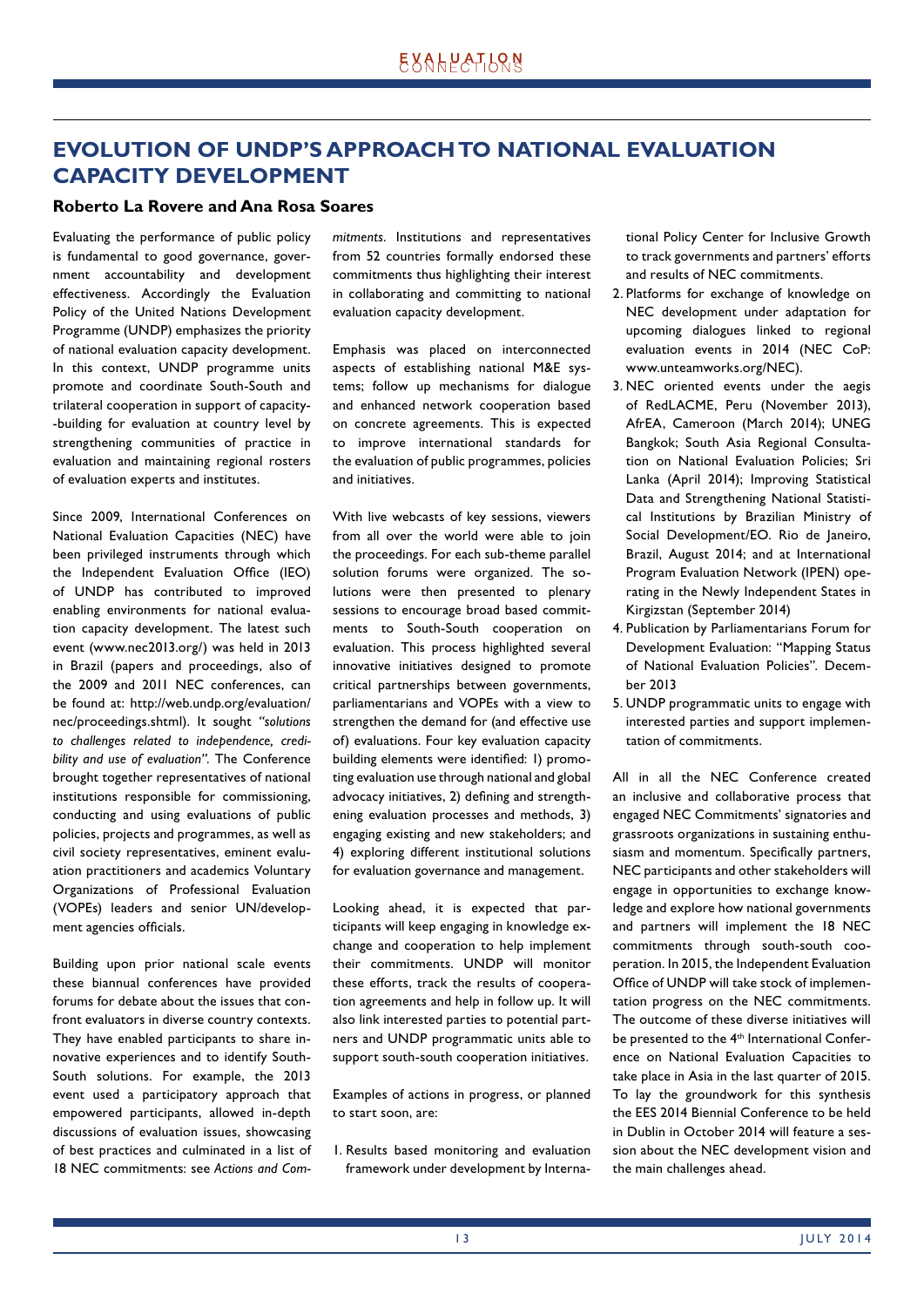## **ALBERT HIRSCHMAN AS EVALUATION THINKER**

### **Robert Picciotto**

Albert O. Hirschman, one of the most influential and original thinker of his generation, died in December 2012. He left behind a prodigious and elegant oeuvre that is hard to categorize since it spans disciplines, crosses borders, mixes mental constructs, rejects dogmas and reaches out beyond the academy to decision makers and the wider public. Who then is Albert Hirschman? He has been labelled one of the most distinguished social scientist of the past half century, an original development thinker, a master essayist and a worldly philosopher. He is all of these things but as this short article demonstrates he is also an evaluation pioneer.

Let me disclose at the outset that Hirschman disagreed with this proposition. He rejected out of hand my earlier efforts to recruit him as a member of our fledgling profession. He considered the notion far-fetched if not impertinent when he commented on a draft essay that extolled the evaluative dimensions of his writings. But I stood by my assessment which was included in a book designed not only to celebrate but also to contest and challenge Hirschman and his ideas<sup>1</sup>.

A year earlier I had discovered that Hirschman was equally hostile to my notion of a distinctive 'Hirschman doctrine'. When as a newly appointed Director General of the World Bank Independent Evaluation Group I asked him for names of individuals who might help me promote his distinctive approach to the assessment of development interventions he wrote back: *"Unfortunately (or, I rather tend to think, fortunately) there is no Hirschman school of economic development and I cannot point to a large pool of disciples where one might fi sh out someone to work with you along these lines"*<sup>2</sup>

Hirschman's resistance to being pigeon holed and called an evaluator is not surprising: evaluation is widely considered as a discipline in its own right and Hirschman, a free spirit, made a virtue of trespassing across disciplinary boundaries. He used political science to inform economic thinking and experimented with economic concepts when faced with political dilemmas. He stoutly resisted the parsimony of the dismal discipline and injected in it "a bias for hope". He also reached out to psychology and sociology to help explain the unforeseen consequences of policy interventions.

It is in fact through his masterful interplay of the disciplines that Hirschman was able to weave seminal concepts that have illuminated our understanding of social phenomena – the hiding hand, the tunnel effect, the backward and forward linkages of industrialization, the exit, voice and loyalty trilogy, the rhetoric of reaction, etc. All of these constructs are now widely used by development economists, political scientists as well as sociologists and they all spring from evaluative processes. The fact of the matter is that Hirschman's technique closely resembles that adopted by evaluators who view evaluation theory as closely linked to policy research. Closing the gap between evaluation and the vast and varied domain of the social sciences is still a work in progress<sup>3</sup>.

To be sure, evaluators use program theory and results chains to fulfil their mandate defined by Michael Scriven as "the determi*nation of the merit and worth of programs in*  terms of how effectively and efficiently they are *serving those affected, particularly those receiving, or who should be receiving, the services provided and those who pay for the programs*<sup>4</sup> *"*. But the goals of such programs are set by decision makers and the assumptions and parameters embedded in logic models used by evaluators are those implicitly or explicitly defined by stakeholders. The analytical job of the evaluator is to establish the rationale of individual program theories, ascertain their validity and draw the surprising implications that often arise in the systematic confrontation between theory and practice.

This is precisely what Hirschman did throughout the odyssey of his extraordinary life. For example he subjected the certainties of free trade advocates and the rigid doctrines of balanced growth thinkers to judicious and subtle criticism grounded in his own direct observations and real world experience. While he was trained as an economist and was fully able to muster equations and data analyses to illustrate or demolish an argument Hirschman privileged down to earth evaluation methods.

His work illustrates the enormous potential of competent qualitative inquiry. Thus I still maintain that the evaluation community has a claim on Hirschman. While evaluation is a discipline it is also a trans-discipline and good evaluation draws on all the social sciences relevant to the topic at hand. Indeed Hirschman's predilection for inter-disciplinary work is a hallmark of good evaluation practice.

The other distinctive characteristic that Hirschman shares with evaluators is his commitment to independent inquiry. Throughout his long career as a policy adviser he jousted with and evaded capture by the establishment (as well as the politically correct counter-establishment). He was unimpressed by power

<sup>1</sup> L. Rodwin and D.A. Schon, 1994, *Rethinking the Development Experience: Essays provoked by the work of Albert O. Hirschman*, Brookings Institution and the Lincoln Institute, Washington DC and Boston, Mass., pp. 210 – 230.

<sup>2</sup> J. Adelman, 2013, *Worldly Philosopher: The Odyssey of Albert O. Hirschman*, Princeton University Press, Princeton and Oxford, p. 366.

<sup>3</sup> J. Vaessen and F. L. Leeuw, Editors, 2009, *Mind the Gap: Perspectives on Policy Evaluation and the Social Sciences*, Comparative Policy Evaluation Series, Volume 16, Transaction Publishers, New Brunswick, NJ.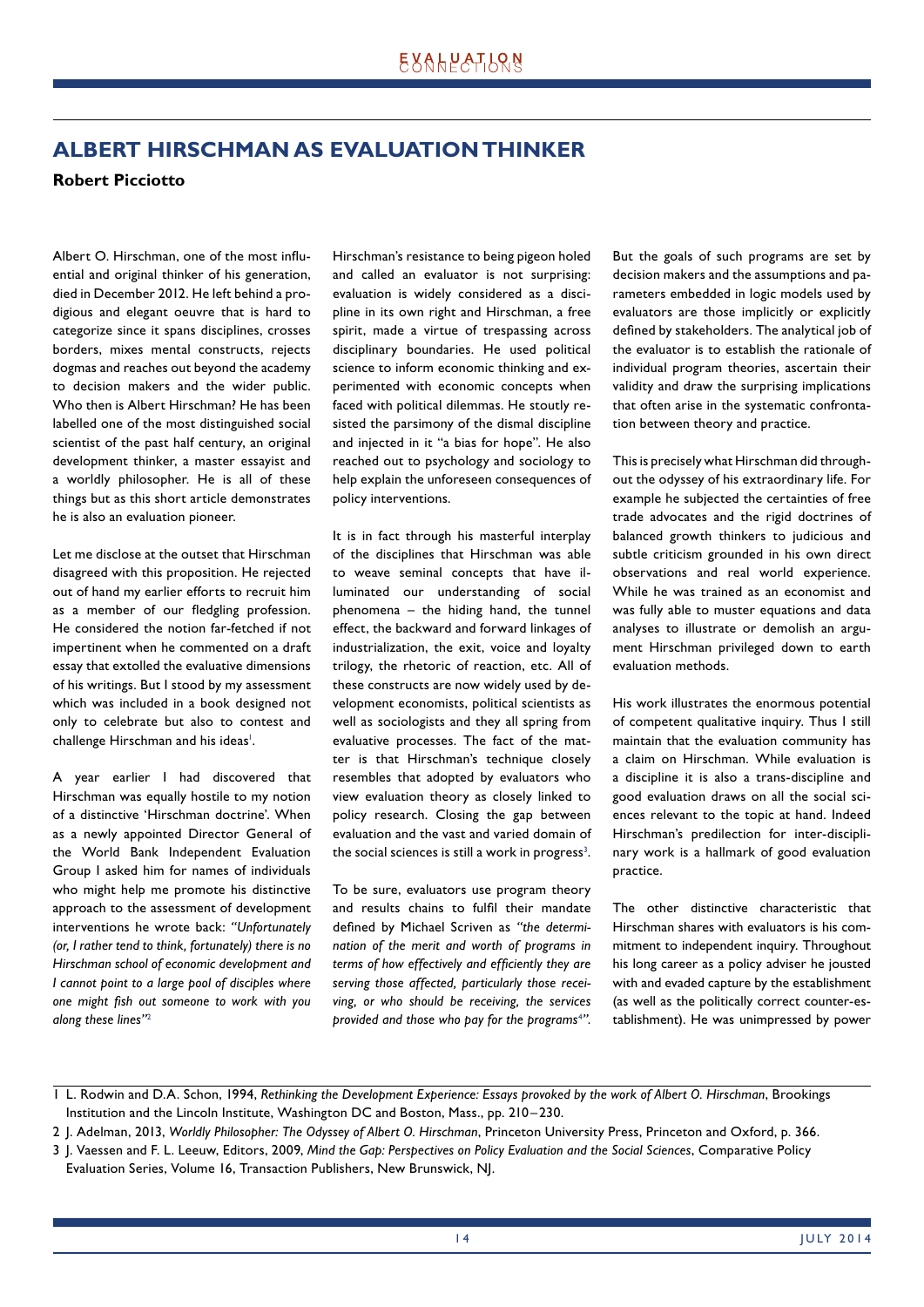## **EXALPATLQN**

and status and debunked people who took themselves too seriously. He fiercely protected his independence of mind and appearance. Such attitudes and dispositions are precisely those that evaluation excellence requires.

Equally, as a policy thinker, Hirschman subjected prevailing doctrines to subtle and withering critique. But he also engaged in systematic self subversion of his own mental models if only to crush in the bud any notion that he stood for any particular school of thought or ideology. This is in line with one of the most critical capability of *bona fide* evaluators – a readiness to recognize and challenge one's own biases and to go without hesitation where the evidence points to.

In terms of his research methods, just as good evaluation practice mandates, Hirschman observed events dispassionately, gathered evaluative information from a variety of sources and examined social interventions without preconceptions of any kind. Unlike economists who are prone to search for evidence that fits their models or confirm their grand theories he looked at the world without pre-determined hypotheses. Similarly good evaluators search truth from facts and keep an alert eye on singularities. They appreciate that context matters enormously in the determination of outcomes and they evince deep scepticism regarding intellectual schemes that seek to explain everything.

Engagement with the world rather than retreat in the ivory tower of the academy is another reason why Hirschman is the evaluator *"malgré lui"*. He was committed to the freewheeling exploration of complex situations and relished engagement with decision makers. He embraced empirical field work, patient listening and thoughtful observation. Most of all he enjoyed travelling in the zones of turmoil and transition of the developing world and turned all his assignments into journeys of discovery. His observational and evaluative skills are in evidence throughout his writings, especially the irreverent evaluation classic that he authored following a worldwide tour that he had carefully planned to probe the diverse dilemmas faced in the design and implementation of development projects<sup>5</sup>.

This thin volume remains unrivalled as a source of knowledge and inspiration for the foot soldiers of the evaluation profession. Like them Hirschman avoided sweeping policy generalizations and preferred to scrutinize the unique constellation of factors that make up individual social interventions. Yet by recollecting in tranquillity about his observations he was uniquely able in his own words to *"snatch systematic insight from casual hindsight"*. Illuminating the workings of social change in the way that he did is evaluation at its very best. So yes, over his objections, it is high time for Albert O. Hirschman to be inducted in the Evaluation Hall of Fame.<sup>6</sup>

4 M. Scriven, 1993, *Hard Won Lessons in Program Evaluation*, New Directions for Program Evaluation, no. 58, p.9.

5 A. O. Hirschman, 1995, *Development Projects Observed: with a new preface by the author*, Brookings Institution, Washington DC.

6 A panel chaired by Kim Forss (that Nicoletta Stame, Luca Meldolesi, Osvaldo Feinstein and I will join) is expected to delve deeper into

Hirschman's unwitting contributions to evaluation at the forthcoming 2014 EES Evaluation Conference in Dublin.

### **THE AUTHORS**

#### **Maria Bustelo, PhD**

in Political Science, is Associate Professor in the Department of Political Science and Public Administration at the Complutense



University, Madrid (UCM), Spain. She has worked as an independent consultant for Spanish public administrations and agencies, the European Commission, and NGOs in the field of programme evaluation, and in the areas of community development, health promotion, drug dependency prevention, and gender policies. She is also the director of the Master on Evaluation of Programmes and Public Policies (UCM), and member of the Board of Director Committee of the National Agency for the Evaluation of Public Policies and the Quality of Public Services. She leads the European QUING project team at the UCM (QUING: Quality in Gender+ Equality Policies -20062011- www.quing.eu; a research project supported by the VI European Framework Programme). She has a number of publications on analysis and evaluation of public policies and gender equality policies.

#### **Julia Espinosa**

Julia Espinosa, post-doctoral researcher at Complutense University of Madrid, has worked as a researcher, an evaluator and

an expert in gender equality and development in Europe and Latin America for the last ten years. Additionally, she has been teaching Evaluation, International Development Studies and Gender Equality at a postgraduate level since 2002.

Currently, she coordinates the 'Gender and Evaluation' Thematic Working Group of the EES and she is a member of the Associate Experts Network – UNDP Regional Service Centre for Latin America and the Caribbean as well as the RELAC (Network for Monitoring, Evaluation and Systematization in Latin America and the Caribbean).

Her most recent publication in English is the paper "Moving towards gender-sensitive evaluation? Practices and challenges in international-development evaluation", Evaluation, volume 19 (2013).

#### **William Faulkner**

William N. Faulkner is an evaluation consultant with a background in systems thinking and complexity theory. Until recently, William



worked as an evaluation coordinator at Plan Políticas Públicas, an M&E consultancy based out of São Paulo, managing evaluation projects for a range of clients from local NGOs